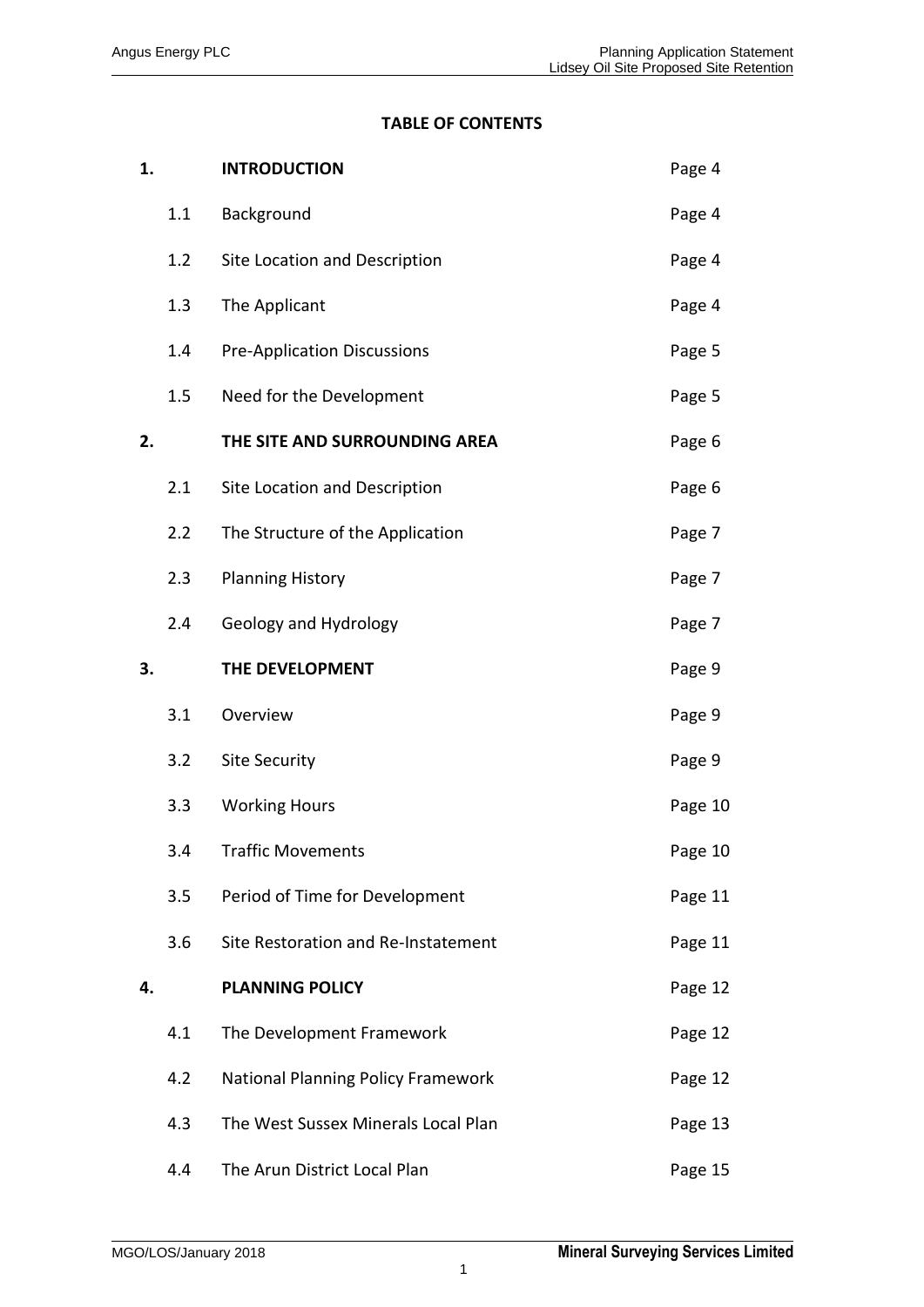| 5. |      | PLANNING POLICY AND ENVIRONMENTAL REVIEW | Page 17 |
|----|------|------------------------------------------|---------|
|    | 5.1  | General                                  | Page 17 |
|    | 5.2  | <b>Highway Matters</b>                   | Page 17 |
|    | 5.3  | <b>Noise</b>                             | Page 18 |
|    | 5.4  | <b>Production of Waste</b>               | Page 19 |
|    | 5.5  | <b>Land Contamination</b>                | Page 19 |
|    | 5.6  | Hydrology                                | Page 20 |
|    | 5.7  | <b>Flood Risk</b>                        | Page 20 |
|    | 5.8  | <b>Habitats and Biodiversity</b>         | Page 20 |
|    | 5.9  | <b>Air Emissions</b>                     | Page 21 |
|    | 5.10 | Landscape and Visual Amenity             | Page 21 |
|    | 5.11 | Archaeology                              | Page 22 |
|    | 5.12 | <b>Built Heritage</b>                    | Page 22 |
|    | 5.13 | Public Rights of Way                     | Page 22 |
| 6. |      | <b>SUMMARY AND CONCLUSIONS</b>           | Page 24 |
|    | 6.1  | Summary                                  | Page 24 |
|    | 6.2  | Conclusions                              | Page 24 |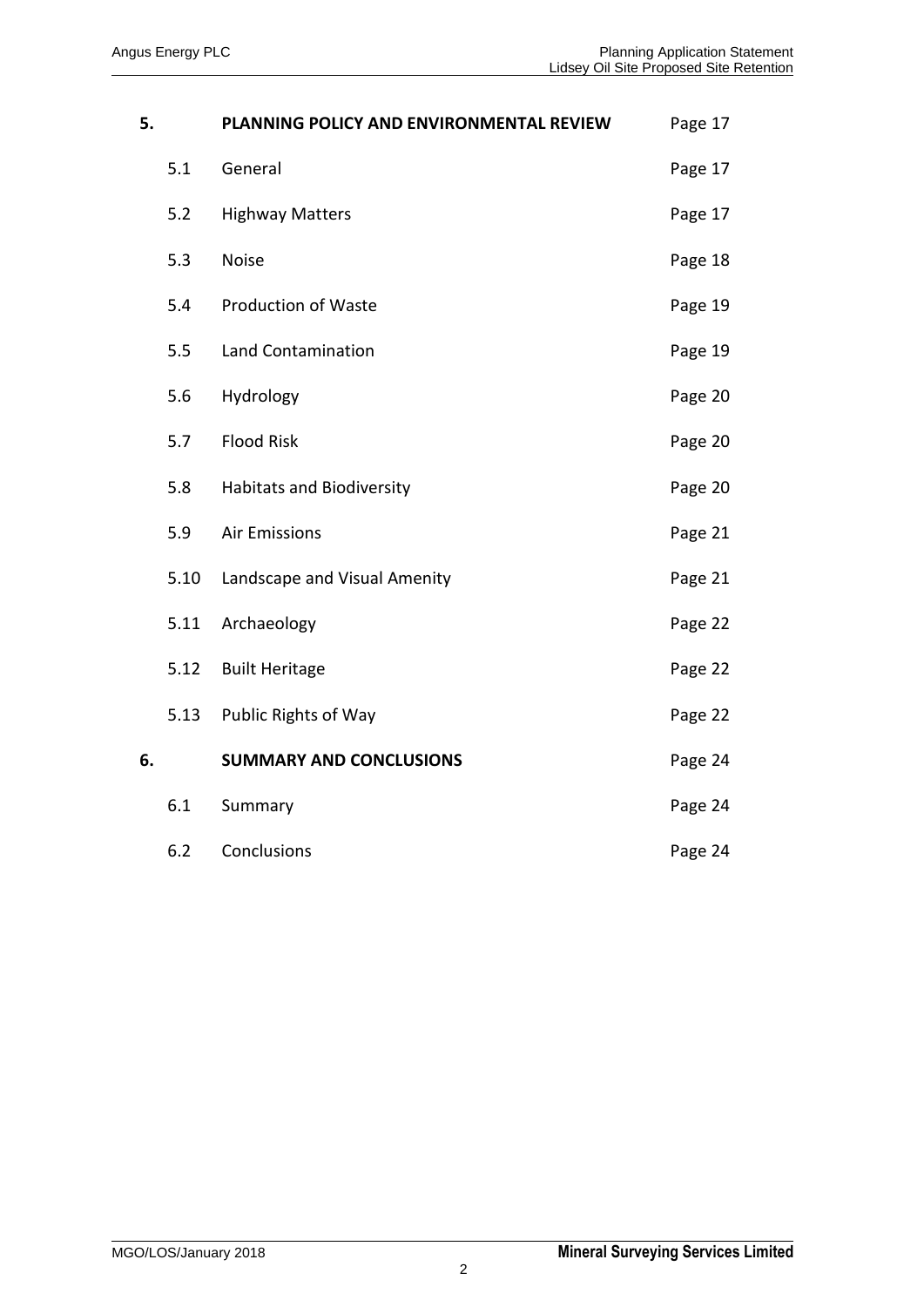### **ACCOMPANYING PLANS**

| Plan 1215/2237/1D Location Plan |                              | Scale 1:2,500 |
|---------------------------------|------------------------------|---------------|
| Plan 1215/2237/21H Site Layout  |                              | Scale 1:500   |
| Plan LOS 1                      | <b>Borehole Trajectories</b> | As shown      |
| Plan LOS 2                      | <b>Cross Sections</b>        | As shown      |

## **APPENDICES**

- **Appendix A** Screening Request and Opinion
- **Appendix B** Flood Risk Assessment
- **Appendix C** Section 106 Agreement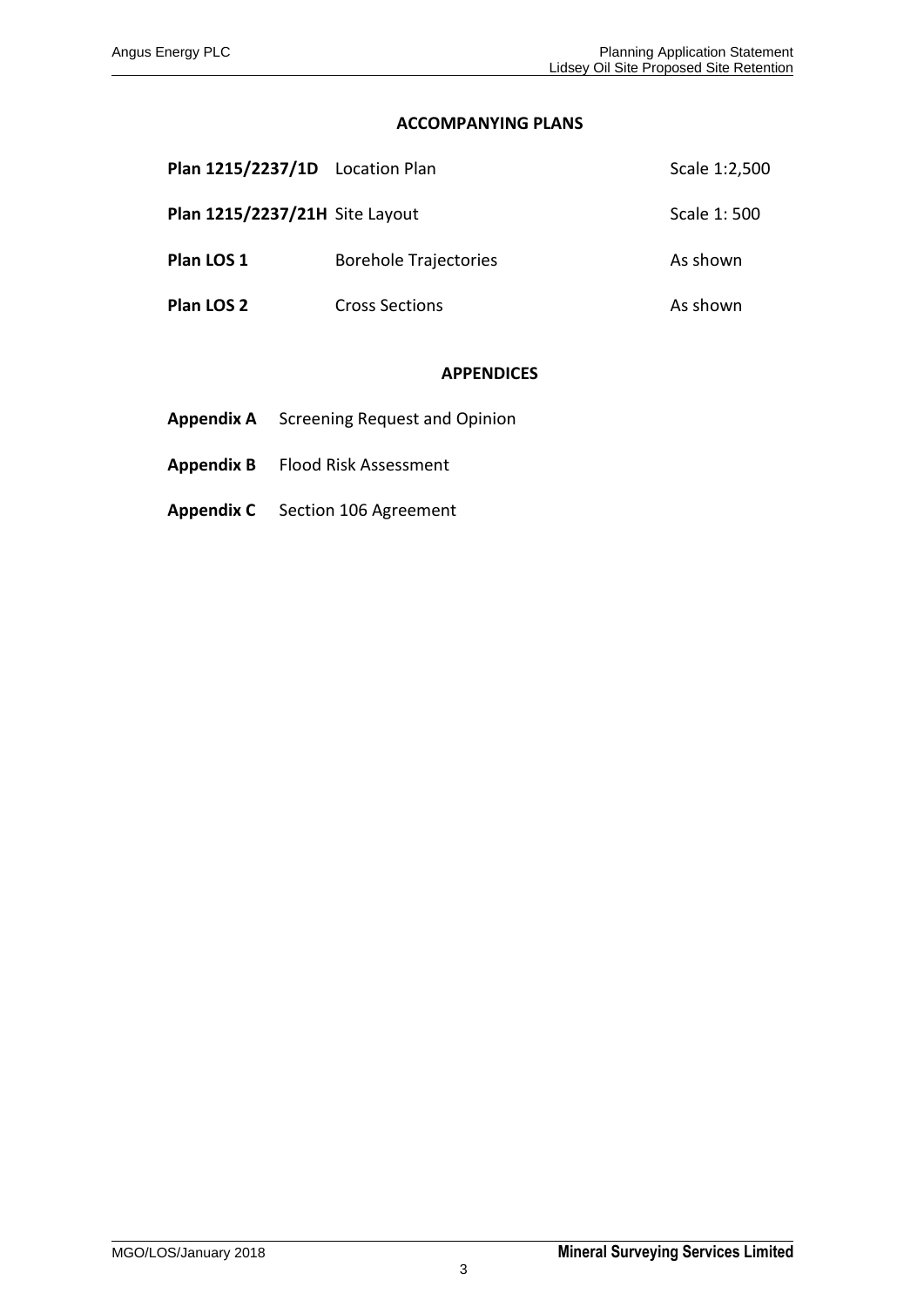# **1. INTRODUCTION**

### **1.1 Background**

- 1.1.1 Lidsey wellsite is an established oil facility originally approved for exploratory boreholes in 1985. Since then, various permissions have been granted, the site currently benefiting from a planning permission for the production of oil to February 2018. It is operated by Angus Energy PLC who has interests in two further sites at Brockham, Surrey and Balcombe, West Sussex.
- 1.1.2 During the latter part of 2017 the company drilled a new production well which is shown as LX2 on the accompanying site plan ref: 1215/2237/21H. The first borehole is shown as L1 and was drilled in 1997.
- 1.1.3 The site has established oil reserves capable of being produced by both existing wells and an application is being submitted to retain the site, and production boreholes, in its present state for a further period of 10 years.

### **1.2 The Application**

- 1.2.1 The On behalf of Angus Energy PLC (AEPLC) a planning application is being submitted for retention of the site infrastructure and two existing boreholes as developed under the provision of the present operating Permission BN/31/05 dated 17<sup>th</sup> February 2006.
- 1.1.2 It should be noted that the application relates to the extraction of hydrocarbons by conventional methods and does not involve the exploitation of shale gas through hydraulic fracturing (fracking)

### **1.3 The Applicant**

1.3.1 The application is being submitted by Angus Energy PLC that is an independent onshore oil and gas company. Angus Energy PLC considers that the production from the Lidsey Oil Field enhances the British economy by reducing the need for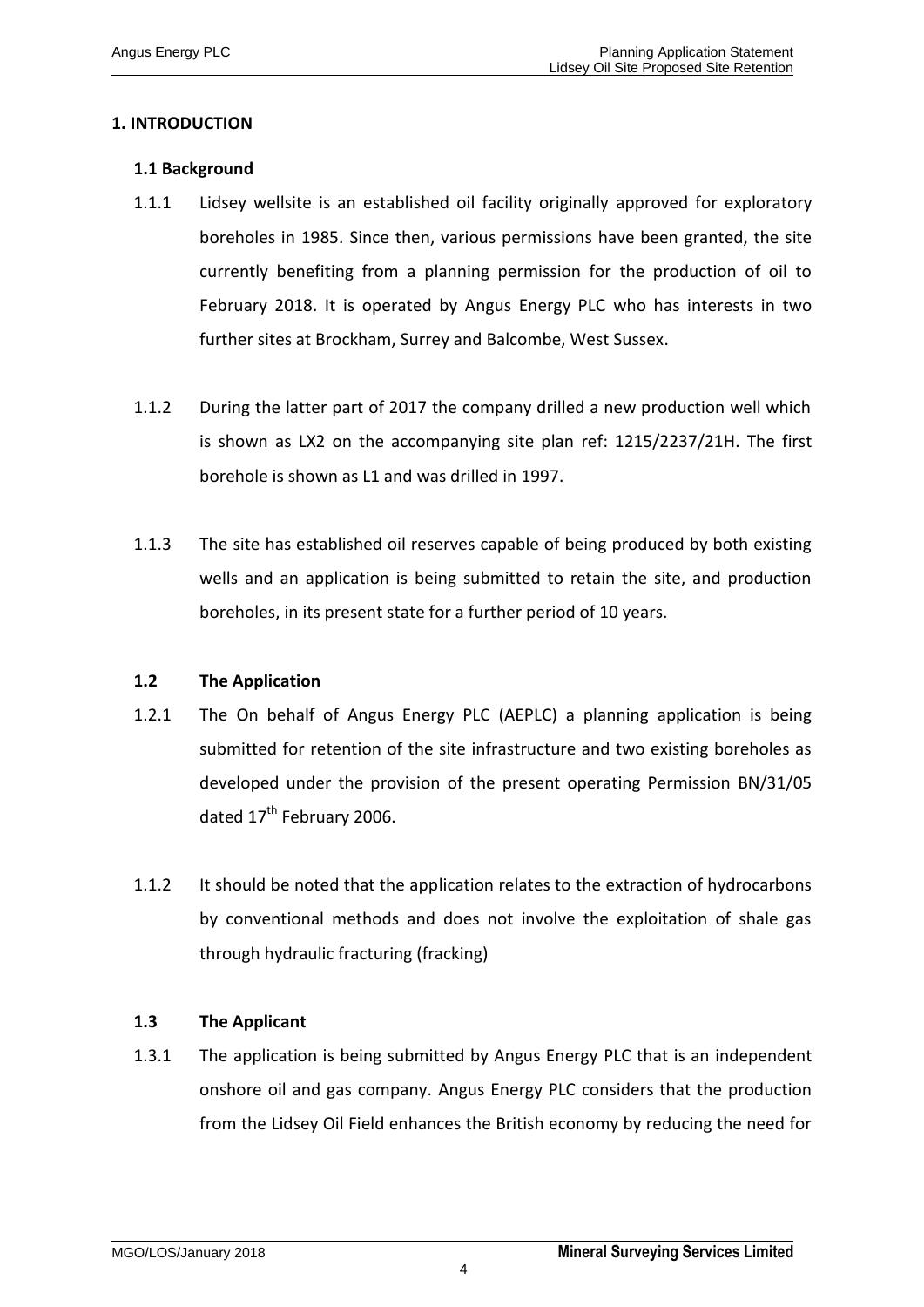mineral imports. With North Sea production in considerable decline, the UK onshore hydrocarbon developments will become more important.

1.3.2 There are no adverse effects upon the localised or wider highways network, landscape and visual amenity, general site operations, environmental matters or ecological habitats and species that are present. Detailed evaluations of these matters form an integral part of this Planning Application.

### **1.4 Pre-Application Discussions**

1.4.1 Discussions has taken place with the mineral planning officers of West Sussex County Council concerning the general nature of the planning submission. Further, a screening request was made in early December 2017 with the West Sussex County Council adopting the Opinion that the proposals do not represent Environmental Impact Assessment (EIA) development. The screening opinion received from West Sussex County Council is shown at Appendix A and confirms that the planning application does not constitute EIA development.

### **1.5 Need for the Development.**

1.5.1 A governmental Annual Energy Strategy 2014 advised and confirmed that the production of oil and gas and oil from the UK's own reserves has been in decline since 1999, and since 2004 the UK has been a net importer of energy. It is thus of some significance that onshore oil and gas development and production continues to play a vital role in supporting the UK energy needs for the future. The importance of the contribution to these energy needs is also highlighted in the Energy Strategy.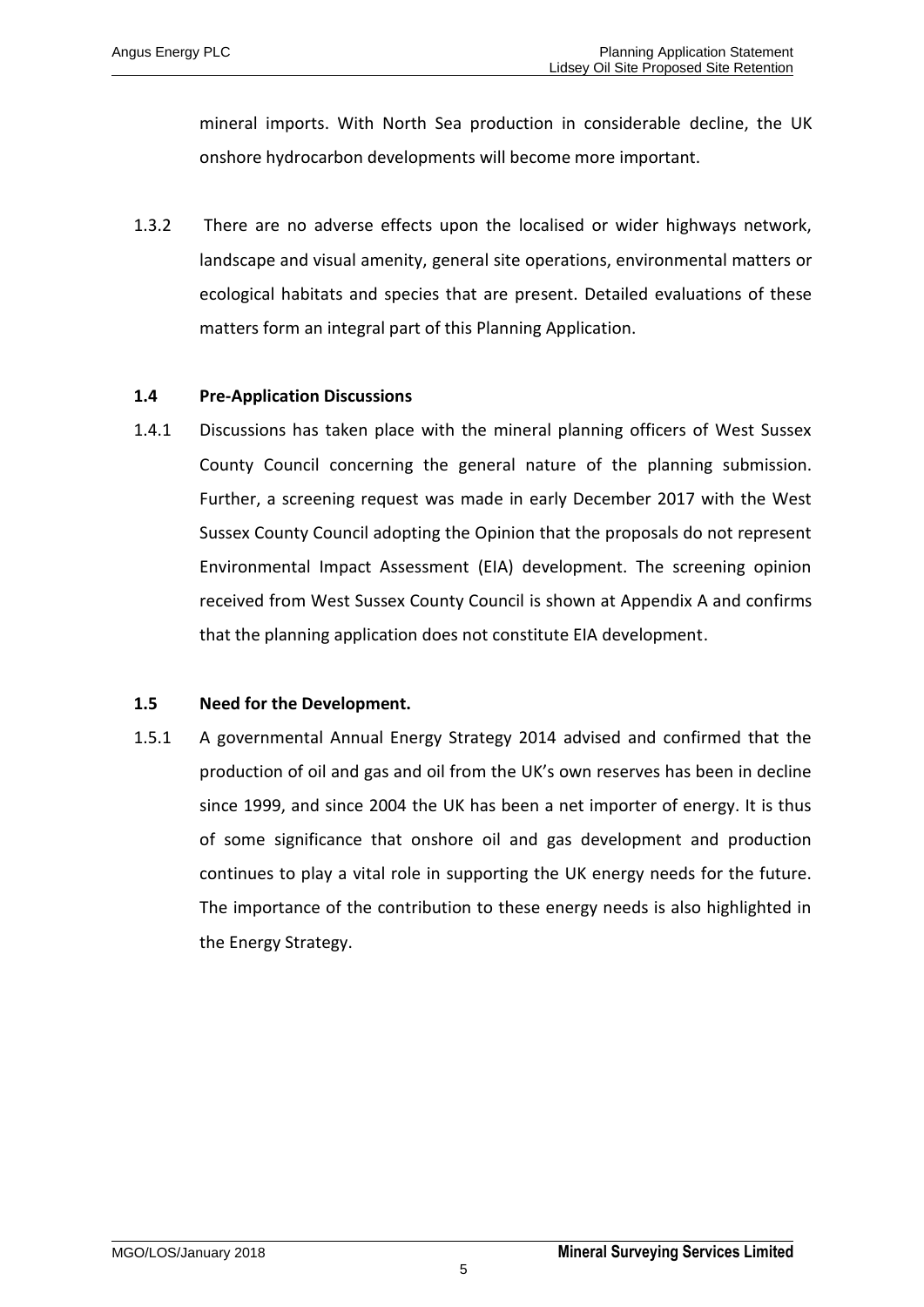### **2. THE SITE AND SURROUNDING AREA**

#### **2.1 Site Location and Description**

- 2.1.1 Lidsey Oil Site covers an area of some 1.6 hectares with an additional area beyond the site security fence with a 3 metre high (approximately) screen bund. The screen bund is located to the west of the fenced oil site with dense tree canopy to the north, south and east. The site is located within the Arun District of West Sussex and has been developed as an oil production site together with supporting oil tanks and processing plant, workshops, site generator and administration facilities.
- 2.1.2 The site lies approximately 0.6 km east of Lidsey, 1 km south west of Shripney and 1 km south of Woodgate. Land to the north, east and west is predominantly in agricultural use with an operational sewage treatment works adjacent and to the south of the site.
- 2.1.3 Footpath Number 200 1 runs in a general east-west direction along the Southern Water access road leading to the site and Footpath Number 296\_1 runs in a southerly direction to Sack Lane from the access road and west of the site compound.
- 2.1.4 The closest residential properties are Lidsey Farm buildings just off Lidsey Road approximately 585 metres to the south-west and Woodgate caravan park approximately 500 metres north of the site.
- 2.1.5 Details of the land ownership and the application boundary are shown on Plan 12152237/21H which confirms all the land necessary for the proposed development is in the control of the applicant.
- 2.1.6 The Lidsey Oil Field is not located within an environmentally sensitive area; however, Angus Energy are fully appreciative that all aspects of the environment must be carefully considered when undertaking such development and that biodiversity of the West Sussex countryside is of great importance.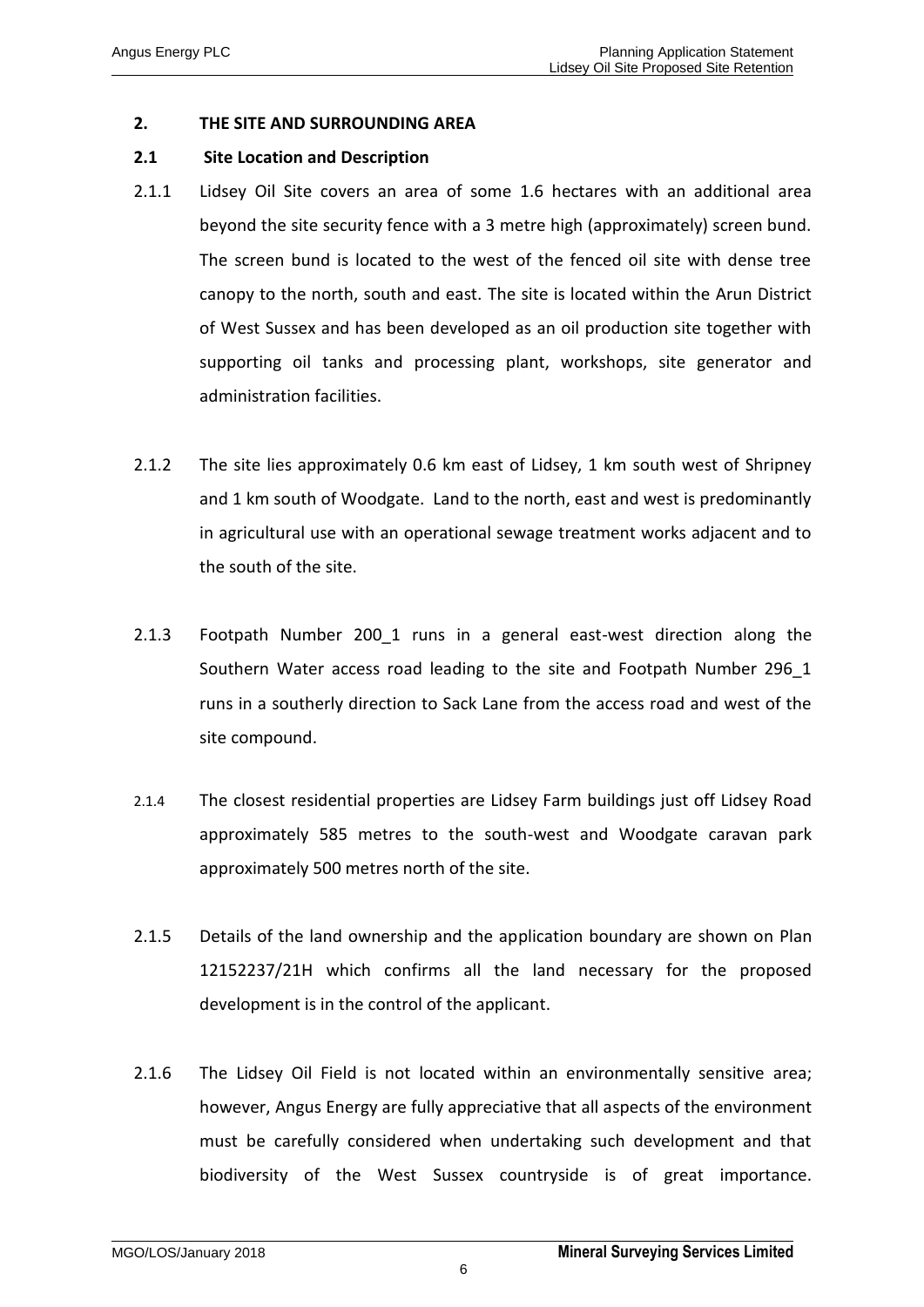Environmental matters are considered later in this submission.

## **2.2 The Structure of the Planning Application**

- 2.2.1 This application is submitted in accordance with the provisions of the Town and Country Planning Act 1990 which, as the development relates to development approved for oil operations, require matters governing the proposals to be determined by the West Sussex County Council.
- 2.2.2 This Written Statement provides the key data relating to the scope and formulation of the proposals and the planning application is also accompanied by several plans which illustrate the site location, layout and the two existing wells.

# **2.3 Planning History**

- 2.3.1 The site was originally developed in 1985 with the original planning permission for the construction and drilling of the first well granted in 2006 (BN/31/05). The permission approved "*Development and operation of a three wellhead and beam pump oil production facility plus ancillary works at the Lidsey Oil Exploration Site at Lidsey, Near Bognor Regis at Lidsey Well Site, Lidsey Road, Aldingbourne, West Sussex.*"
- 2.3.2 During the development of the site various schemes have been submitted to cover a variety of conditional matters including perimeter site security fencing, support buildings, oil tanks, fire control, site landscaping, site lighting, archaeology, site drainage and site restoration. The Site Plan included within this application illustrates the site layout and all supporting infrastructure.

### **2.4 Geology and Hydrology**

2.4.1 The British Geological Survey (BGS) mapping confirms the Lidsey site to be underlain by thin Quaternary superficial raised beach deposits, overlying the main bedrock geology of the London Clay Formation. The Paleogene London Clay is composed of slightly calcareous, silty to very silty, clay and some silt, with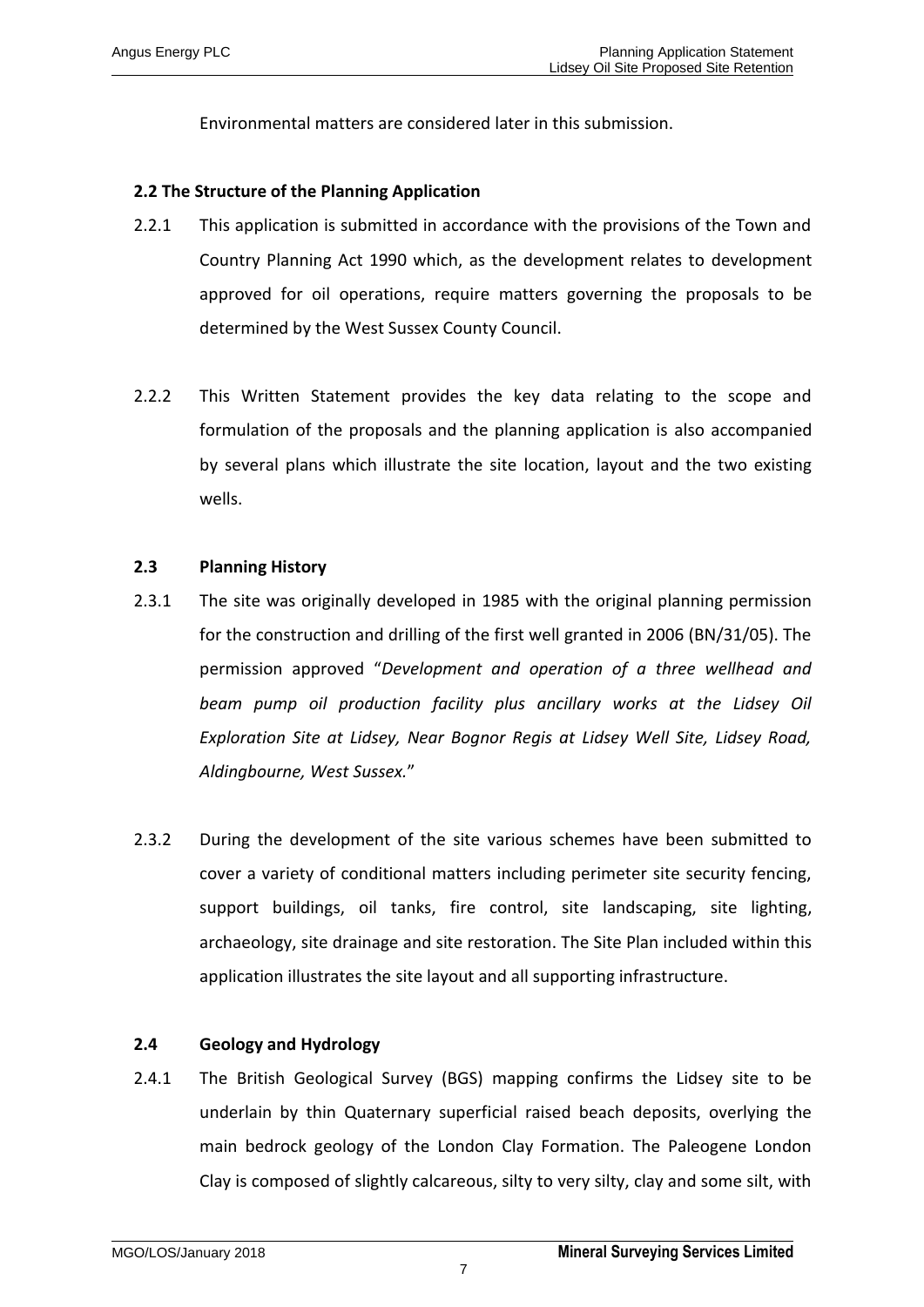some layers of sandy clay. Borehole records from the site confirm an approximate thickness of some 40m of London Clay Formation underlying the well locations.

- 2.4.2 Owing to their limited permeability both the superficial deposits and the London Clay Formation are classified as unproductive strata by the Environment Agency, and accordingly the site does not lie within any groundwater Source Protection Zones. It should be noted that the deeper formations of interest to Angus Energy are not drink water aquifers.
- 2.4.3 The nearest notable surface water feature is an approximately 112m x 124m body of water 134m to the north of the site. 171m to the west of the site is a small river tributary which runs around the southern boundary, at approximately 190m.
- 2.4.4 No licensed groundwater abstractions are recorded within 1.85km of the site, and the nearest surface abstractions are approximately 160m to the west-southwest from the bordering tributary around the site.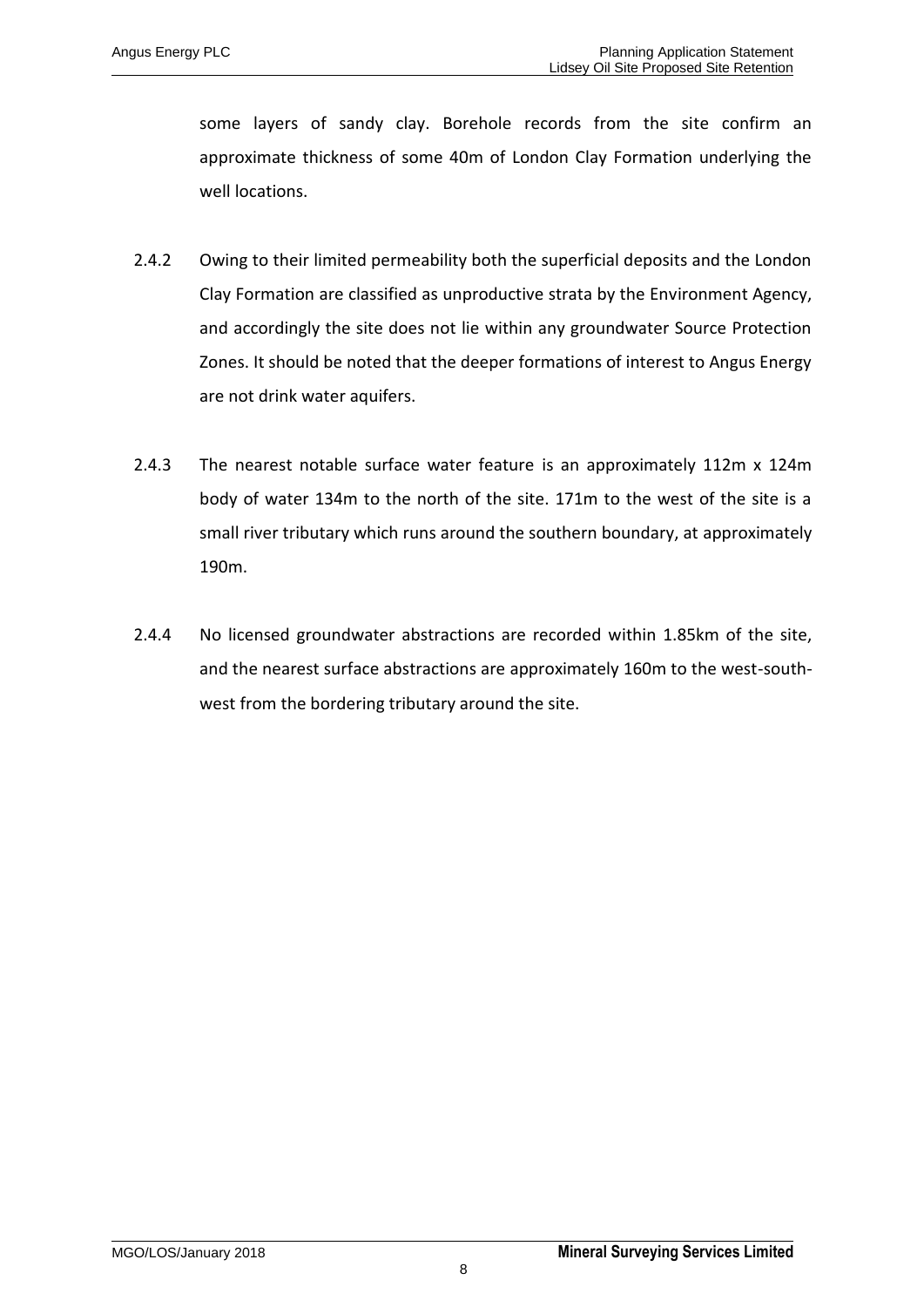## **3. THE DEVELOPMENT**

#### **3.1 Overview**

- 3.1.1 The proposed development involves retention of the existing two wellheads and boreholes to enable renewed production operations for the Lidsey 1 well and the recently drilled Lidsey X2 production borehole both as indicated on the accompanying site plan and within the confines of the site. All proposed surface operations will continue to be undertaken within the confines of the existing fully enclosed and fenced well site.
- 3.1.2 The site is provided with site administration facilities, storage containers for site equipment, electrical generator container, mess and wash rooms, toilet facilities and site security facilities. Permanent lighting units are already provided for essential safety purposes. The oil production facilities include four oil tanks, a water holding tank and a 3-phase separator for oil, water and gas.
- 3.1.3 The production process involves crude oil, water and gas flowed from the wellheads to a separator which directs fluids into the on-site storage tanks. Produced water is re-injected into the same reservoir or exported to an off-site treatment facility by licensed waste carrier. Treated crude oil is loaded onto road tankers and exported to approved oil storage facilities.

### **3.2 Operational Issues**

### **Site Security**

- 3.1.1 The site is secured by way of a 2.4 metre approximately steel palisade fence with two sets of site entrance gates at the front and rear of the site. These gates are securely locked when the site is not in use.
- 3.1.2 Site lighting is provided by four lighting units approximately 6 metres in height. The lights are angled to ensure that the light is directed into the site and incorporate CCTV cameras for site monitoring within the site and access points.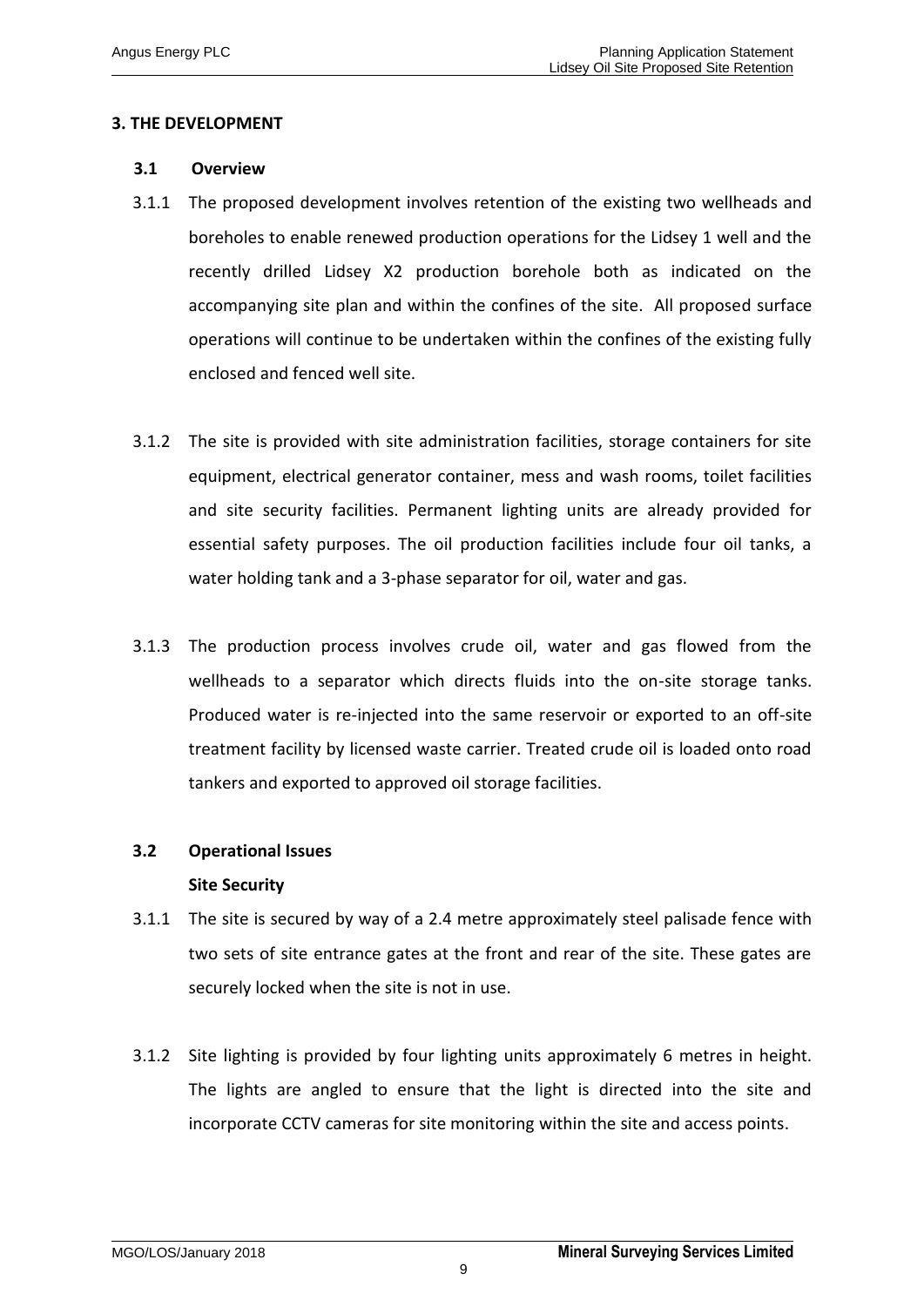3.1.3 During normal site operations the site is managed by two staff to monitor day to day site operations.

### **3.2 Working Hours**

3.2.1 The present planning permission contains a condition which regulates working hours at the site. This advises that for normal site operations no work shall take place (except in an emergency) other than between the hours of 07.30 and 18.00 on weekdays and Saturdays. No working is permitted on Sundays or public holidays. The extended site management and maintenance operations will be undertaken within the same hours as above.

# **3.3 Traffic Movements**

- 3.3.1 The proposed development will involve HGV movements from the site to deliver oil products and receive fuel and essential site equipment however, the number of vehicle journeys will be no more than that originally suggested in the 2006 planning application. This application advised of 8 return journeys per week by road tankers carrying crude oil and 2 return journeys delivering diesel and chemicals. However, the number of vehicles delivering diesel and chemicals may only be 1 per week. There will also be occasional vehicles removing waste from the site as outlined below. All movements will be controlled and monitored during the ongoing production period. Given that the HGV's will adopt the approved HGV route to and from the site, which is linked to a Section 106 Agreement, is considered that the continued site use is unlikely to have any significant impact on local traffic conditions or road safety. The Section 106 Agreement is shown at Appendix C.
- 3.3.2 During normal operations 2 staff will be on site, and with occasional visitors, it is anticipated that no more than 8 car/light vehicle movements (4 in and 4 out) per day.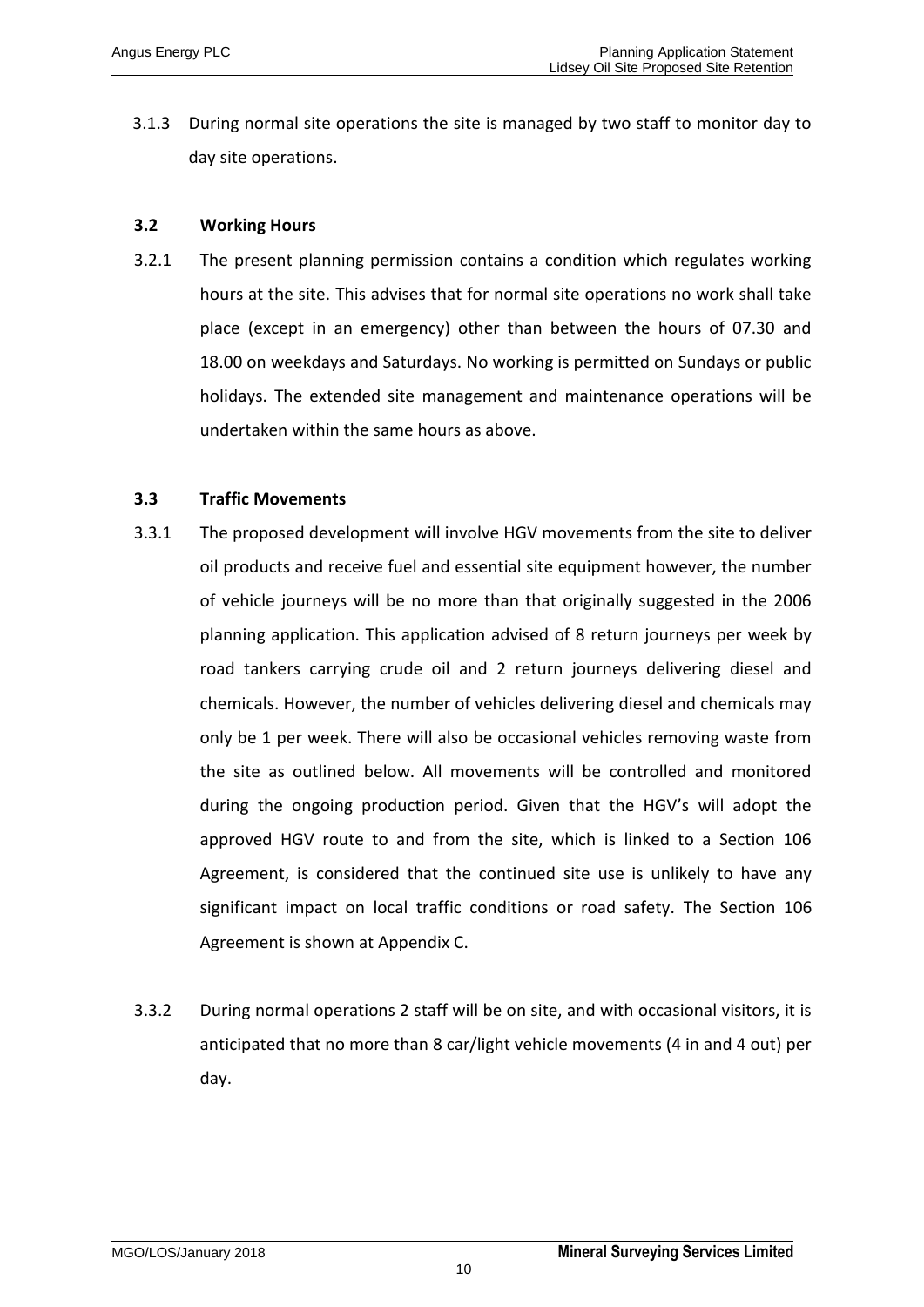## **3.4 Period of Time for Development**

3.4.1 The period requested for the ongoing oil extraction and production operations will be approximately 10 years. This will enable recovery of the remaining oil reserves in Borehole L1 and the more recently drilled LX2.

### **3.5 Site Restoration and Re-instatement**

3.5.1 Once the remaining oil reserves have been extracted from the site and should no further applications be made for additional production wells, all plant and equipment will be removed from the site together with the site buildings, containers, fire tank, oil tanks and other site infrastructure. Thereafter the site fencing will be dismantled and removed, all hardstanding and drainage channels removed, vegetation removed, and the stored soils replaced. The site will then be cultivated initially with a pioneer grass species and thereafter subject to a detailed 5-year aftercare scheme. This will ensure a return of the land to its original agricultural status.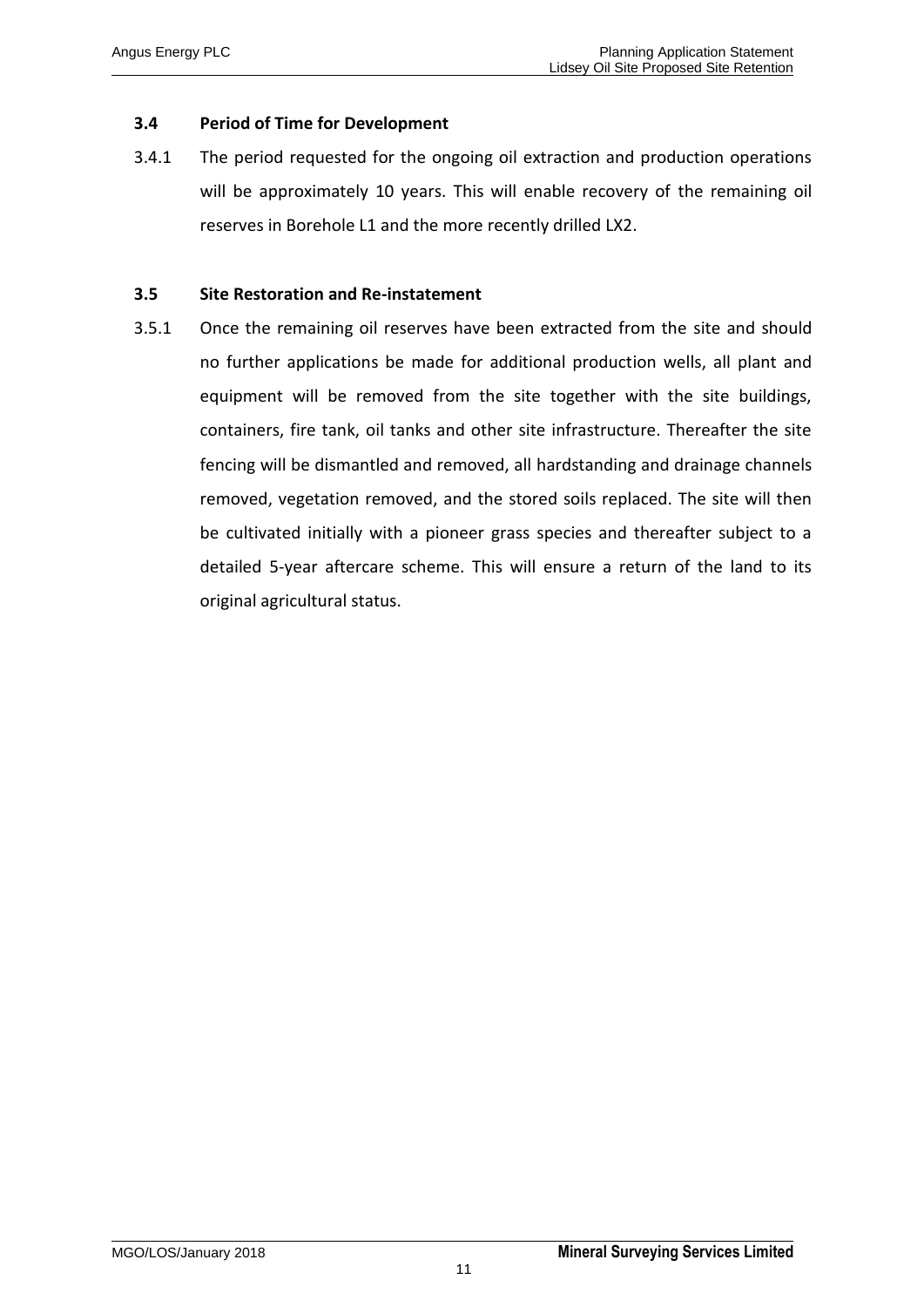# **4. PLANNING POLICY**

#### **4.1 The Development Framework**

- 4.1.1 Under present planning legislation the West Sussex County Council has a duty to determine mineral planning applications in accordance with the Development Plan unless material considerations indicate otherwise.
- 4.1.2 The Development Plan consists of The National Planning Policy Framework (NPPF), the West Sussex Minerals Local Plan (saved policies) and the Arun District Local Plan.

### **4.2 The National Planning Policy Framework**

- 4.2.1 The National Planning Policy Framework (NPPF) was published on the  $27<sup>th</sup>$ March 2012 and came into force immediately with respect to plan and decision making. The NPPF Confirms that the Government seeks to encourage sustainable development.
- 4.2.2 The NPPF provides a presumption given in favour of development with sustainable credentials. Paragraph 14 of the NPPF states: "*At the heart of the planning system is a presumption in favour of sustainable development, which should be seen as a golden thread running through both plan making and decision taking. "*
- 4.2.3 The NPPF states at paragraph 142: "*Minerals are essential to support sustainable economic growth and our quality of life. It is therefore important that there is a sufficient supply of material to provide the infrastructure, buildings energy and goods that the country needs."*
- 4.2.4 Paragraph 144 of the Framework comments upon the determination of planning applications and advises that local planning authorities should "*give great weight to the benefits of mineral extraction, including the economy*" and Paragraph 147 further advises "*when planning for oil and gas development,*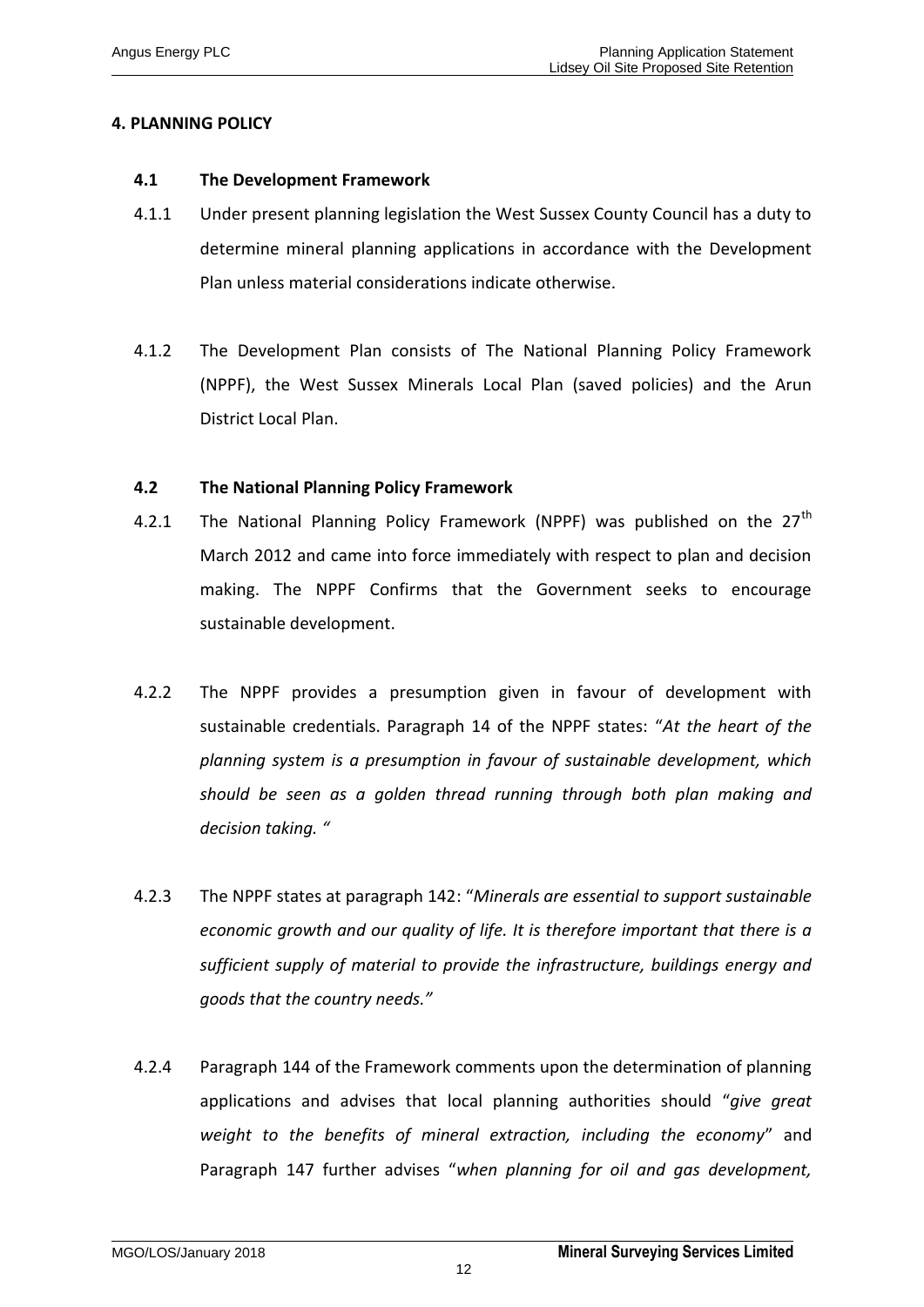*including unconventional hydrocarbons, clearly distinguish between the three phases of development (exploration, appraisal and production) and address constraints on production and processing within areas that are licensed for oil and gas exploration of production*".

4.2.5 The continued use of the facilities, as described within this application, are in support of an established oil production facility which has the benefit of a valid site planning consent for oil production, treatment and transportation to the February 2018.

### **4.3 The West Sussex Minerals Local Plan**

- 4.3.1 The West Sussex Minerals Local Plan was adopted in 2003 and sets out the strategy for mineral development within the County of West Sussex. In September 2007 confirmation was made that 55 of the original 64 policies would be saved until a new Minerals Local Plan had been confirmed and adopted. Policy's 26 and 27 which previously related to oil and gas have been saved. Additional policies relate to the environmental control of mineral workings and these are considered in Section 5.
- 4.3.2 The proposed submission draft of the new West Sussex Joint Minerals Local Plan was submitted to the Secretary of State for Communities and Local Government in June 2017. A public examination of the Plan took place in September 2017 and it is anticipated that adoption will take place in May 2018.
- 4.3.3 Whilst the Plan has not yet been adopted it has been the subject of an examination and therefore may be considered to be an indication of West Sussex County Council's views on future mineral planning within the County. It is therefore considered that a degree of weight may be given to the policy provisions as contained within the Plan during the current minerals application determination process of the County. Relevant policies are considered in this section and additionally in Section 5 which covers general environmental and planning considerations.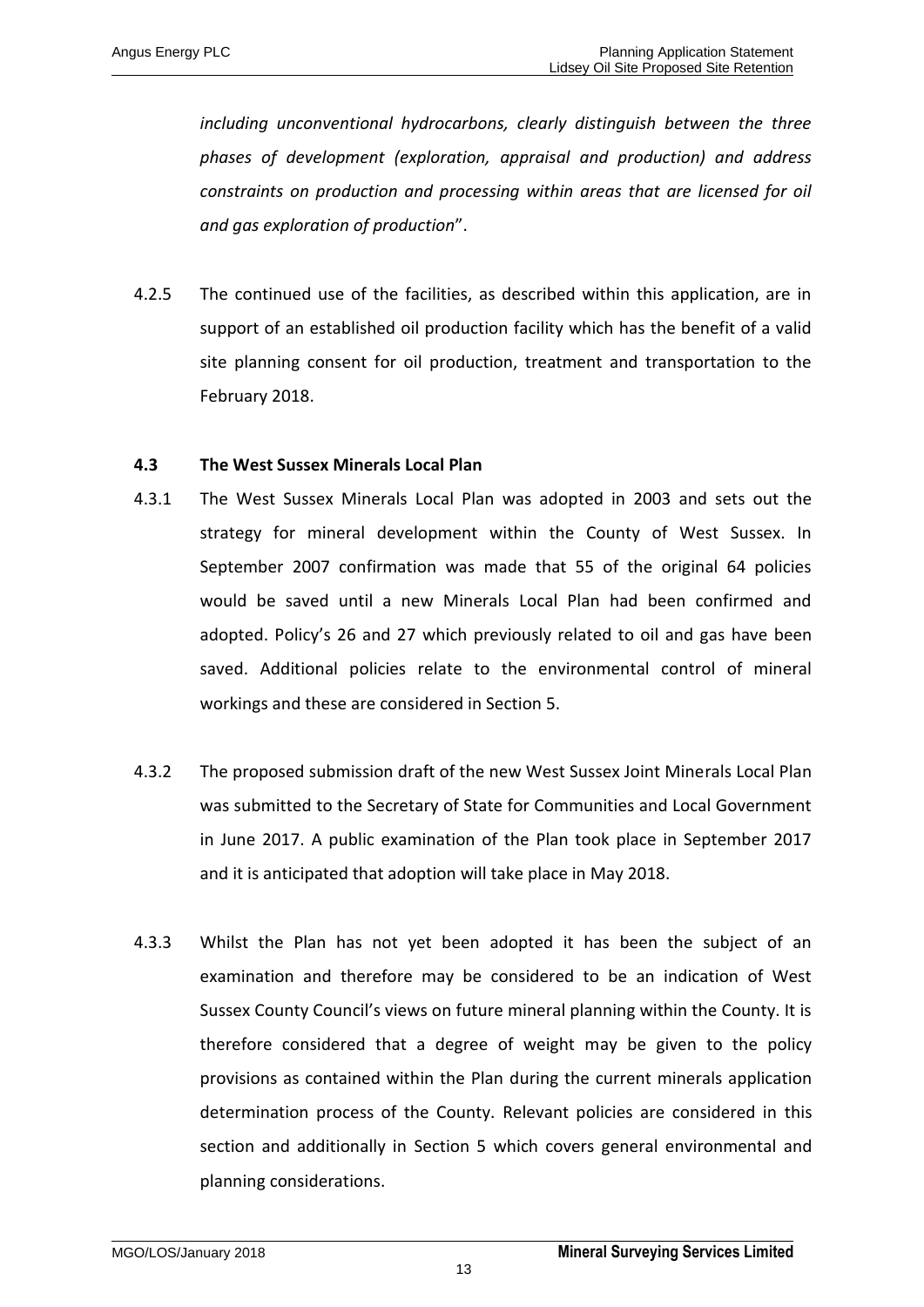- 4.3.4 National policy relating to oil and gas exploration identifies the importance of onshore reserves especially in view of the decline being experienced in North Sea production. It seeks to encourage the full exploration and appraisal of hydrocarbons and to ensure the maximum economic exploitation of oil and gas reserves over time.
- 4.3.5 Policy 26 advises that "*applications for the exploration appraisal and commercial development of oil or gas resources will be permitted where it is demonstrated to the satisfaction of the mineral planning authority that proposal presents the best option comparison with other alternative sites within the area of search and that proposal is acceptable in relation to the surrounding area. Particular attention be given to (A) the impact on other countryside resources; (B) the site access and the meeting of heavy vehicles; (C) the means of protecting nearby residents and amenities from the effects of the operations; (D) the safeguarding of public rights of way; and (E) the safeguarding of water supplies and the water environment*."
- 4.3.6 It is considered that the development will take place within an existing site, including a range of established proven mitigation measures, and following the completion of development the site will be restored to agriculture. Accordingly, the development is in accordance with the provisions of Policy 26.
- 4.3.7 The emerging West Sussex Joint Minerals Local Plan (Submission Draft) deals with hydrocarbon exploration, appraisal and production in Policy M7a. This policy states for production "*proposals for oil and gas production, not involve the hydraulic fracturing, including extensions to existing sites, will be permitted provided that: (i) they accord with provisions for exploration approval (outside South Downs National Park and High Weald AONB; (ii) site selected is the least sensitive, deliverable location, taking into account impact from on-site activities and off-site activities including HGV movements; (iii) any unacceptable impacts including (but not limited to) noise, dust, visual intrusion, transport, and lighting, on both the natural and built environment and the community, including air quality and water environment, can be minimised, and/or mitigated, to an*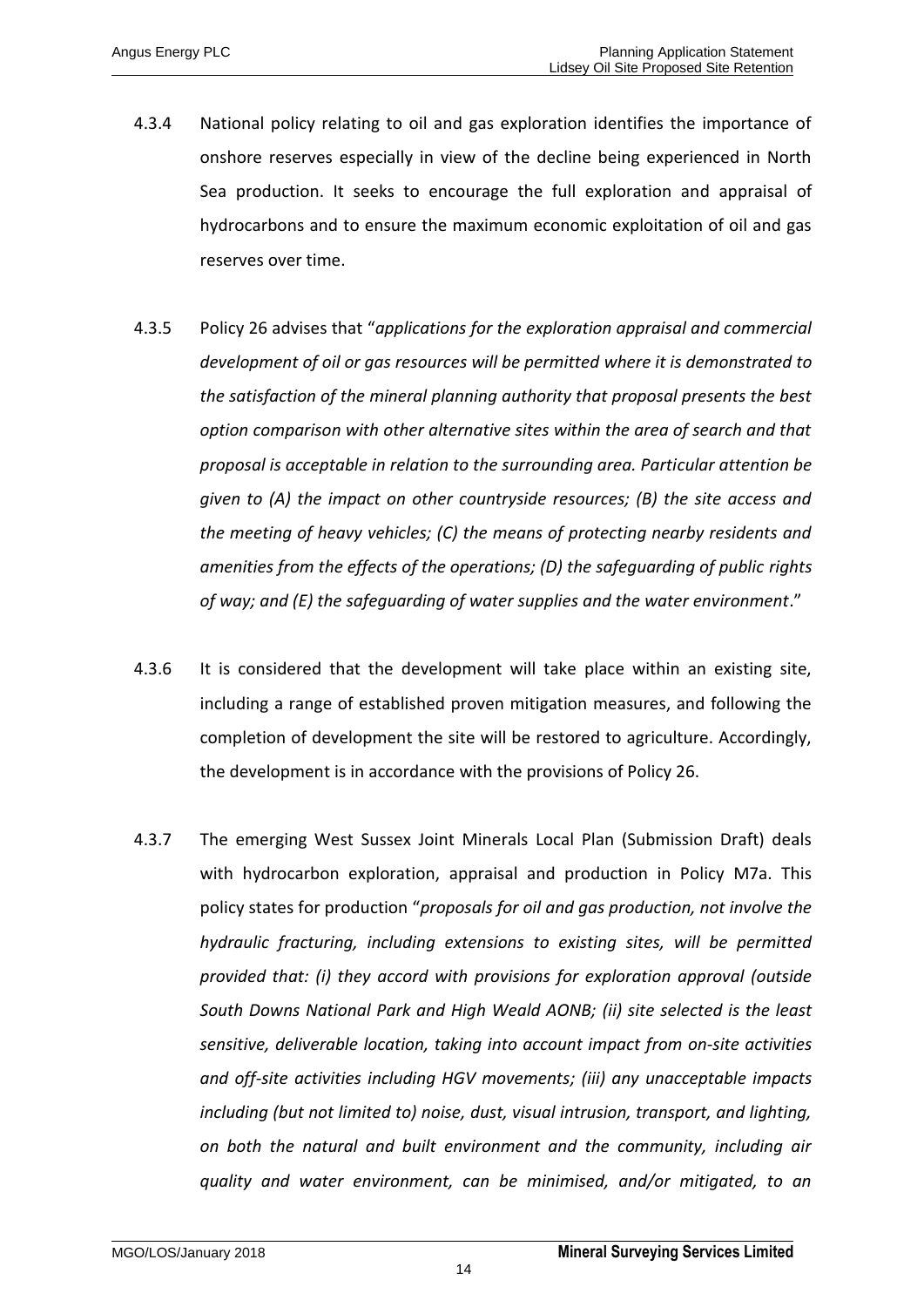*acceptable level; (iv) restoration and aftercare of the site to high-quality standard would take place in accordance with Policy M24 whether or not oil or gas is found; (v) no unacceptable impacts will arise from the on site storage or treatment of hazardous substances and/or contaminated fluids above or below ground).*

- 4.3.8 It is considered that the development will take place within an existing site, including a range of established proven mitigation measures, and following the completion of development the site will be restored to agriculture. Accordingly, the development is in accordance with the provisions of Policy M7a.
- 4.3.9 The proposed development is also subject to a range of environmental policies designed to ensure that oil and gas exploration, appraisal and production activities are undertaken in an approved manner and with due regard to the localised site environment. These are set out in Chapter 8 of the emerging West Sussex Joint Minerals Local Plan. It is considered that the proposed development can be undertaken in full compliance with the relevant policy provisions.
- 4.3.10 The commentary within the approved and emerging minerals plans advises that the county council will assist applicants by taking part in pre-application consultations. This process helps to identify the main issues which will need attention regarding the prospective planning application and further to ensure that the operators intentions are understood. The applicants have consulted with the minerals officers of the county council prior to submission of this application. As stated earlier in this submission a screening opinion was requested from the county council and this has confirmed that the development does not trigger the need for Environmental Impact Assessment (EIA).

### **4.4 The Arun District Local Plan**

4.4.1 The adopted Arun District Local Plan 2003 is the primary document is the primary document which relates to planning and development within the district. The Association with the district Local Plan the overall development plan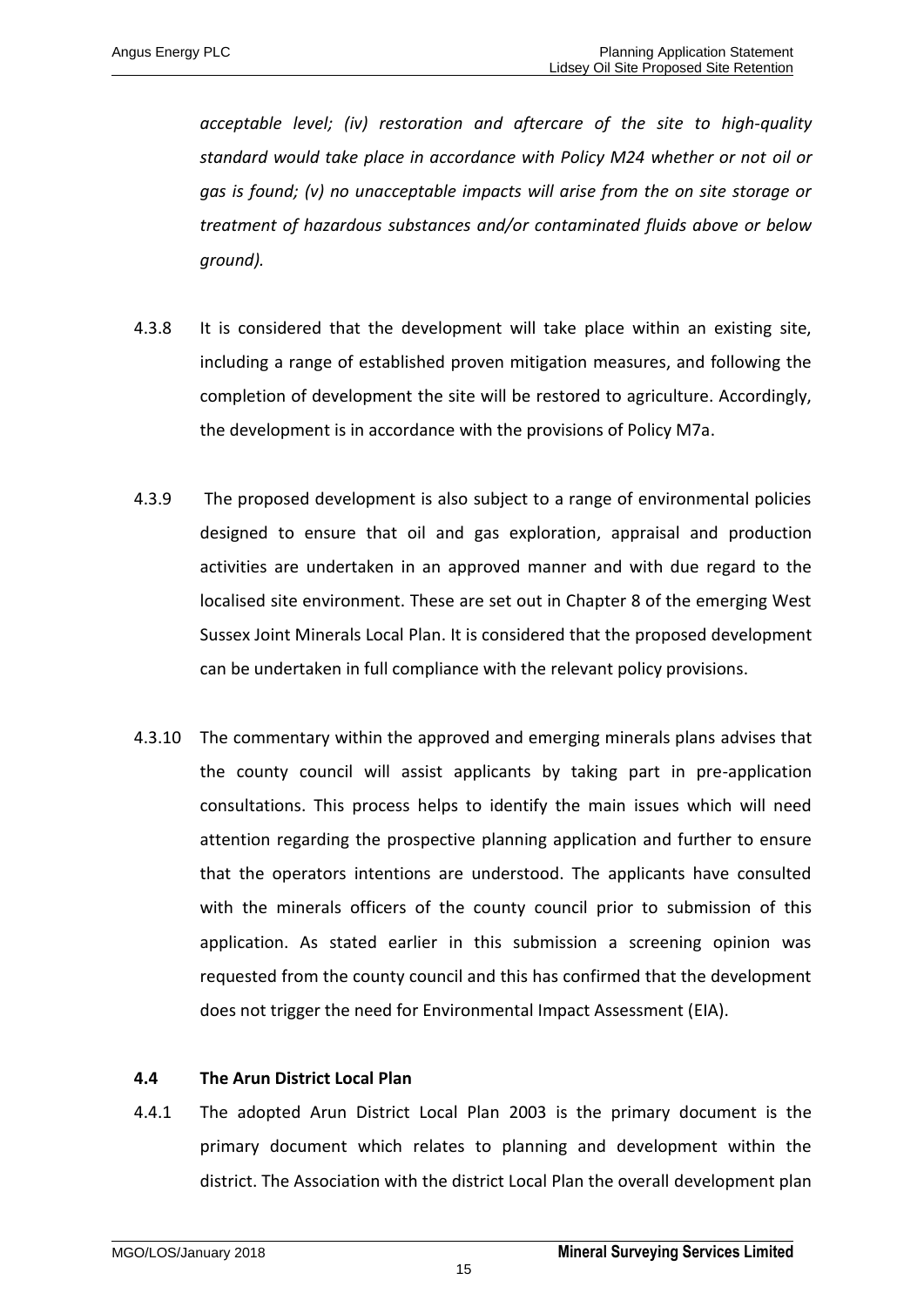includes the adopted West Sussex Minerals Local Plan (July 2003) and the West Sussex waste local plan (April 2014).

4.4.2 Oil and gas development within the district is covered by the adopted West Sussex Minerals Local Plan and therefore consideration will be given to the policy provisions earlier in this section. General policies relating to environmental controls in relation to the Lidsey Oil Site are considered in Section 5.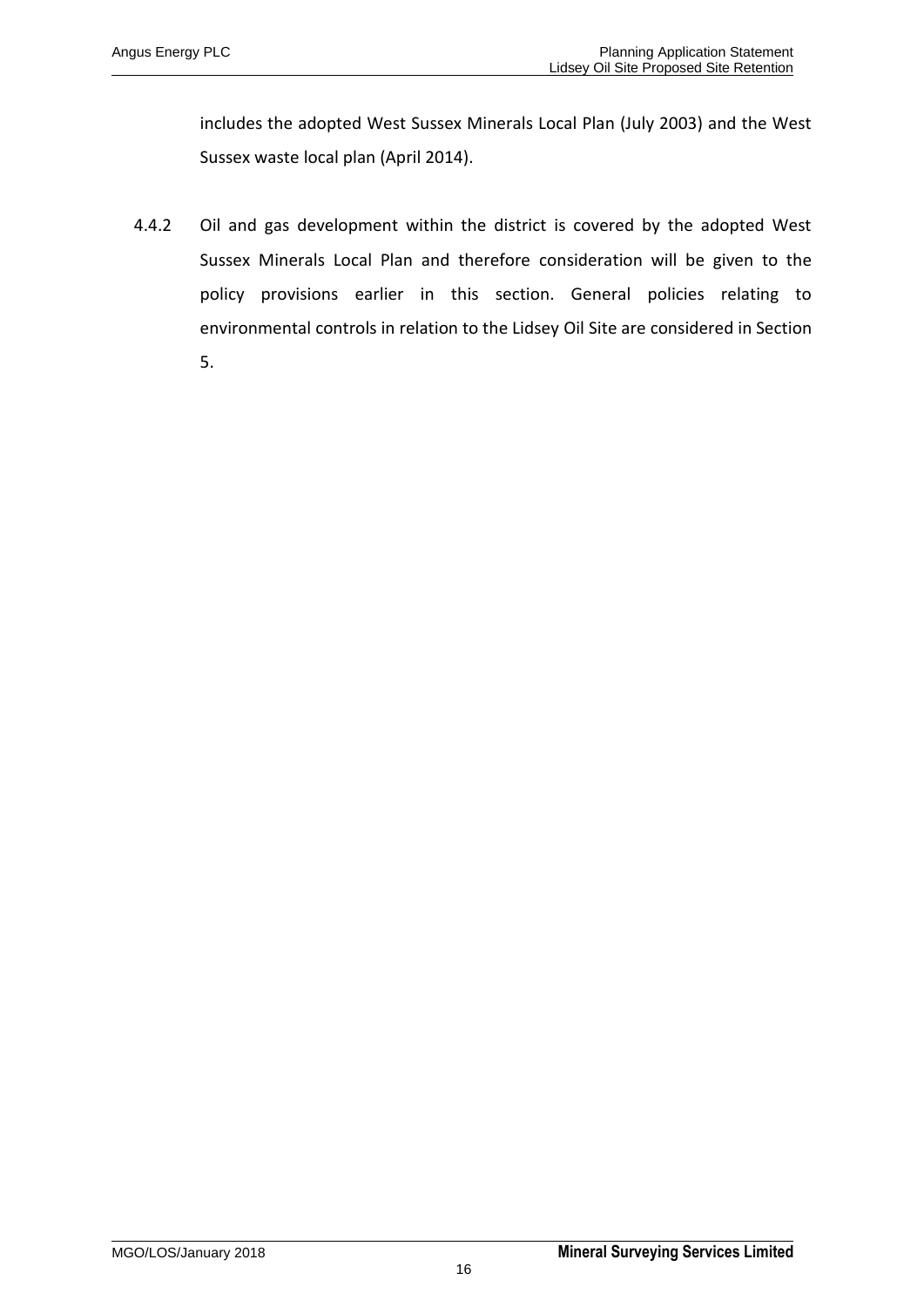#### **5. ENVIRONMENTAL CONSIDERATION AND POLICY REVIEW**

#### **5.1 General**

5.1.1 The site will continue to be regulated by the provisions of the site planning consent and environmental controls imposed by way of the Environment Agency site Environmental Permits. In general terms the key environmental considerations are as follows, and where policy provisions are relevant due consideration is given:

#### **5.2 Highways Matters**

5.2.1 Part six of the adopted minerals local plan advises on traffic generation in Policy 47 which states "*where planning applications for mineral development are considered, account will be taken of the numbers, type and routing of vehicles likely to be generated. Permission will be refused if a highway network is inadequate and any significant harm which would be caused by the inadequacy cannot be overcome. In addition, permission will refuse if, in attempting to overcome any highways inadequacy, the improvements themselves would cause significant harm to the environment*." The site is accessed via the private road which serves the site, adjacent sewage treatment works and agricultural lands lying beyond the site. Under the provisions of the existing planning consent, and associate Section 106 Agreement, all traffic moving to and from the site must not use the last section of the road (approximately 160 metres) leading from the sewage works and Lidsey Oil Site to the nearby A29. It is considered that the provisions of Policy 47 have been met regarding the existing development and establishment of the Lidsey oil site. At this time the County Council are considering a by-pass for the A29 which would involve Eastergate, Westergate and Woodgate villages, a new junction on the A29 Lidsey Road north of Shripney and a junction with the existing A29 Fontwell Avenue north of Eastergate. As part of the development proposals a new site access to the Lidsey Oil Site and the adjacent sewage works of Southern Water would be provided.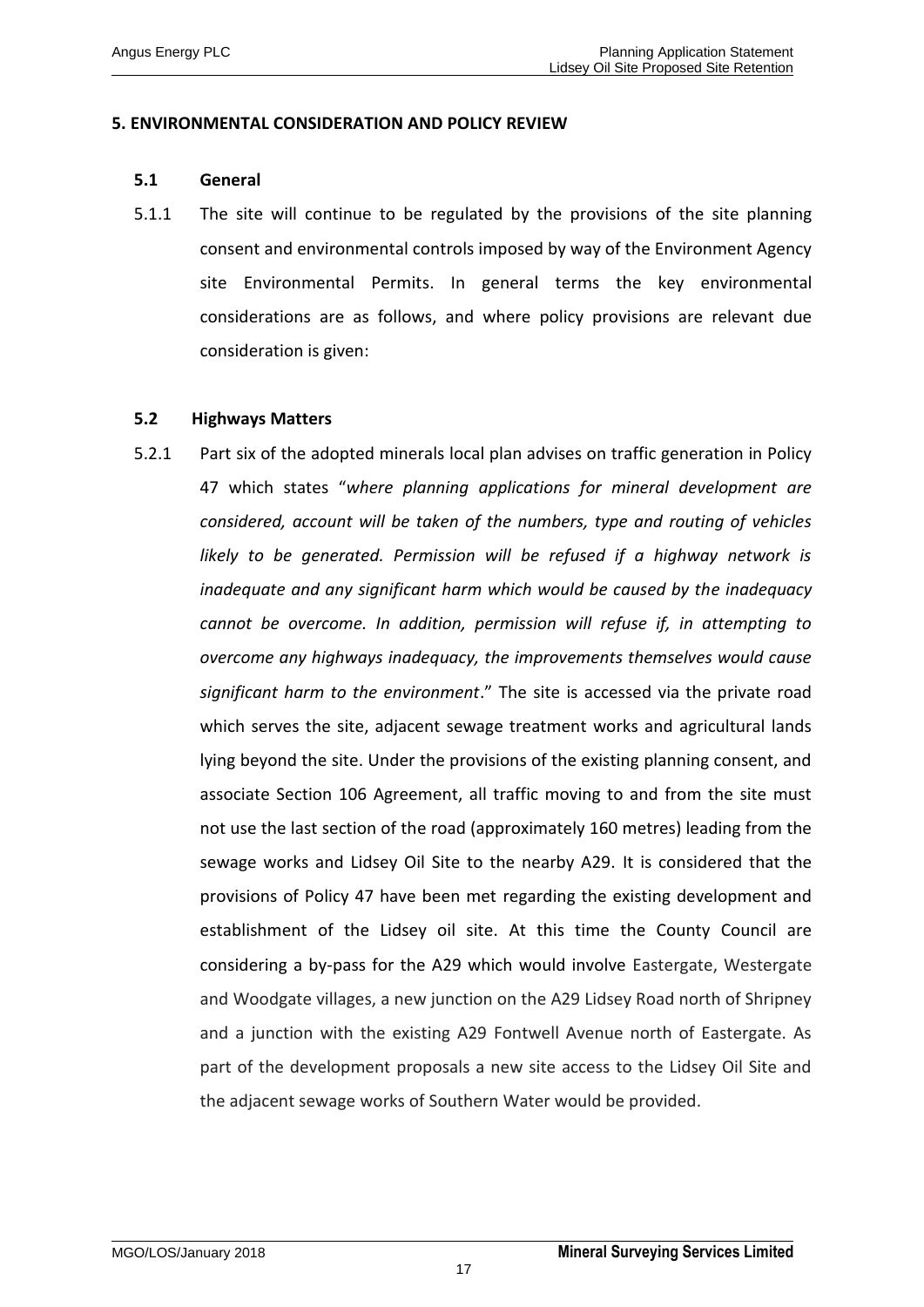- 5.2.2 Part six of the adopted Minerals Local Plan advises on access arrangements in Policy 48 which states "*access to minerals sites from the highway will be required to meet satisfactory standards and within sites satisfactory provision for vehicle turning, manoeuvring, loading and where appropriate wheel cleaning facilities will be required."* It is considered that the provisions of Policy 48 have been met regarding the existing development and establishment of the Lidsey oil site.
- 5.2.3 The proposed development will involve HGV movements from the site to deliver oil products and receive fuel and essential site equipment however, the number of vehicle journeys will be no more than that originally suggested in the 2006 planning application. This application advised of 8 return journeys per week by road tankers carrying crude oil and 2 return journeys delivering diesel and chemicals. However, the number of vehicles delivering diesel and chemicals may only be 1 per week. There will also be occasional vehicles removing waste from the site as outlined below. All movements will be controlled and monitored during the ongoing production period. Given that the HGV's will adopt the approved HGV route to and from the site, which is linked to a Section 106 Agreement, is considered that the continued site use is unlikely to have any significant impact on local traffic conditions or road safety. During normal operations 2 staff will be on site, and with occasional visitors, it is anticipated that no more than 8 car/light vehicle movements (4 in and 4 out) per day.

### **5.3 Noise**

5.3.1 Part six of the adopted Minerals Local Plan advises on noise in Policy 60 which states "*conditions will be imposed requiring that acceptable maximum levels of noise or not exceeded and appropriate monitoring points will be identified on site boundaries and/or at appropriate locations outside site."* It is considered that the noise levels approved under the provisions of consent ref: BN/31/05 can be met regarding the continued site operations. The proposals do not involve the use of equipment which will give rise to excess noise or ground vibration and as such no environmental impacts will arise from the operations proposed.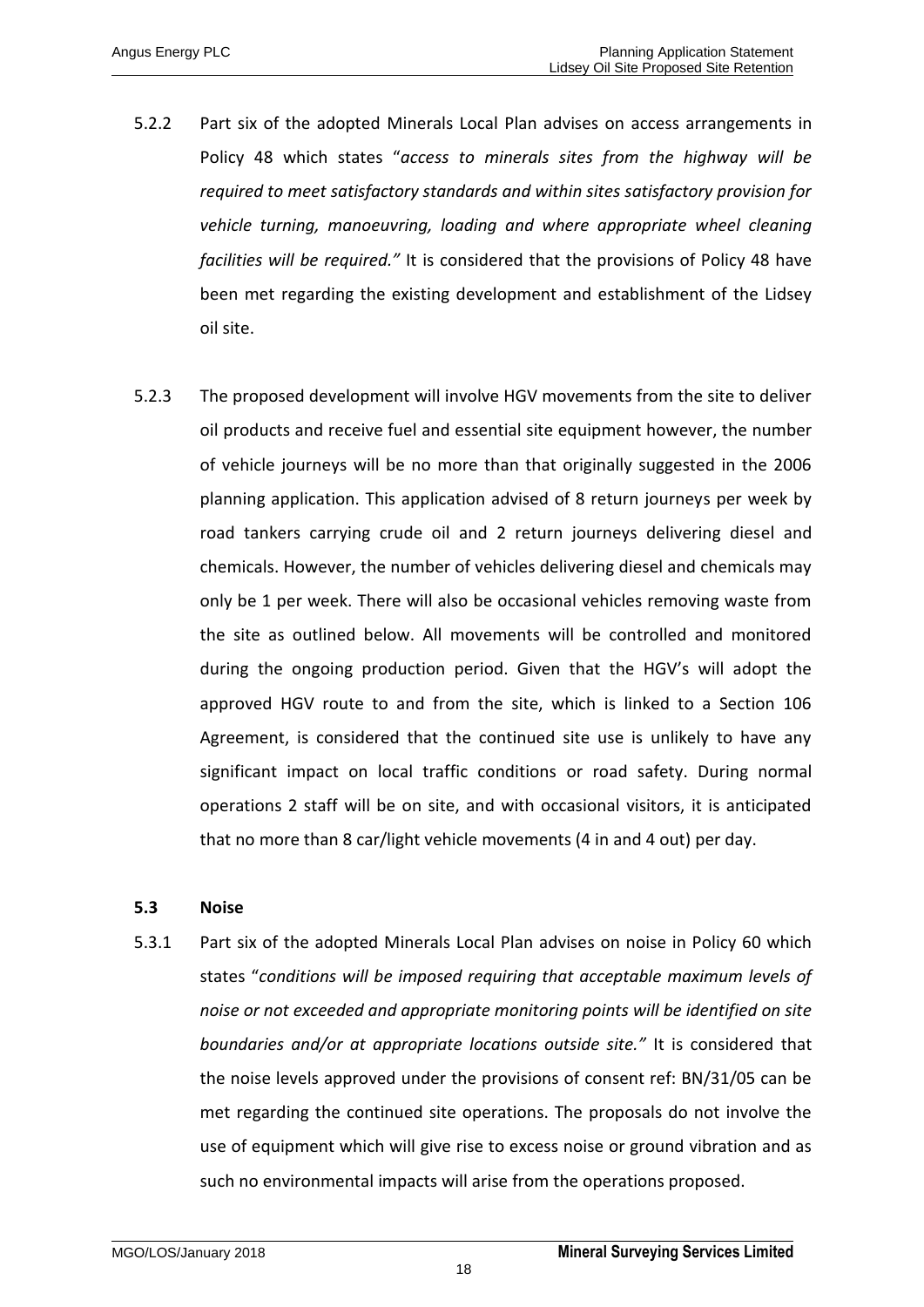# **5.4 Production of Waste**

5.4.1 The continued use of the site will involve the occasional removal of waste water from the production operations and additionally the removal of general wastes from the site. The waste water will be contained and removed by specialist road haulage tankers whilst the general waste will be segregated in skips and removed to local waste recovery sites. The nature of "general" wastes will be timber, paper, scrap metal, sanitary waste and general "domestic" wastes from the on-site administrative buildings. Given the level of control over such wastes the proposed continued use of the site is not considered to create operations which will result in adverse environmental impacts. This is confirmed in the screening opinion at Appendix A.

### **5.5 Land Contamination**

5.5.1 The site is currently provided with substantial environmental barriers by way of sub-surface containment membranes, hard standing and peripheral site drainage channels. The proposed continued use of the site for oil production operations will not lead to any issues in respect of land contamination due to the level of environmental containment provided. The site has two well cellars which retain any oil spillages form ongoing production and maintenance operations. The oil tank area is fully bunded which accommodates all required tanks. The site will continue to operate in accordance with the present planning permission, and other environmental authorisations, specifically Environmental Permits as issued by the Environment Agency. No additional drainage is necessary to allow the development to take place and all pipework and storage tanks will continue to be inspected daily. Any spills will be cleaned up and recorded with details of all spills/accidents notified to the Environment Agency in accordance with permit requirements. Accordingly, it is considered that no impact will arise in terms of land contamination because of the development proposed. This is confirmed in the screening opinion at Appendix A.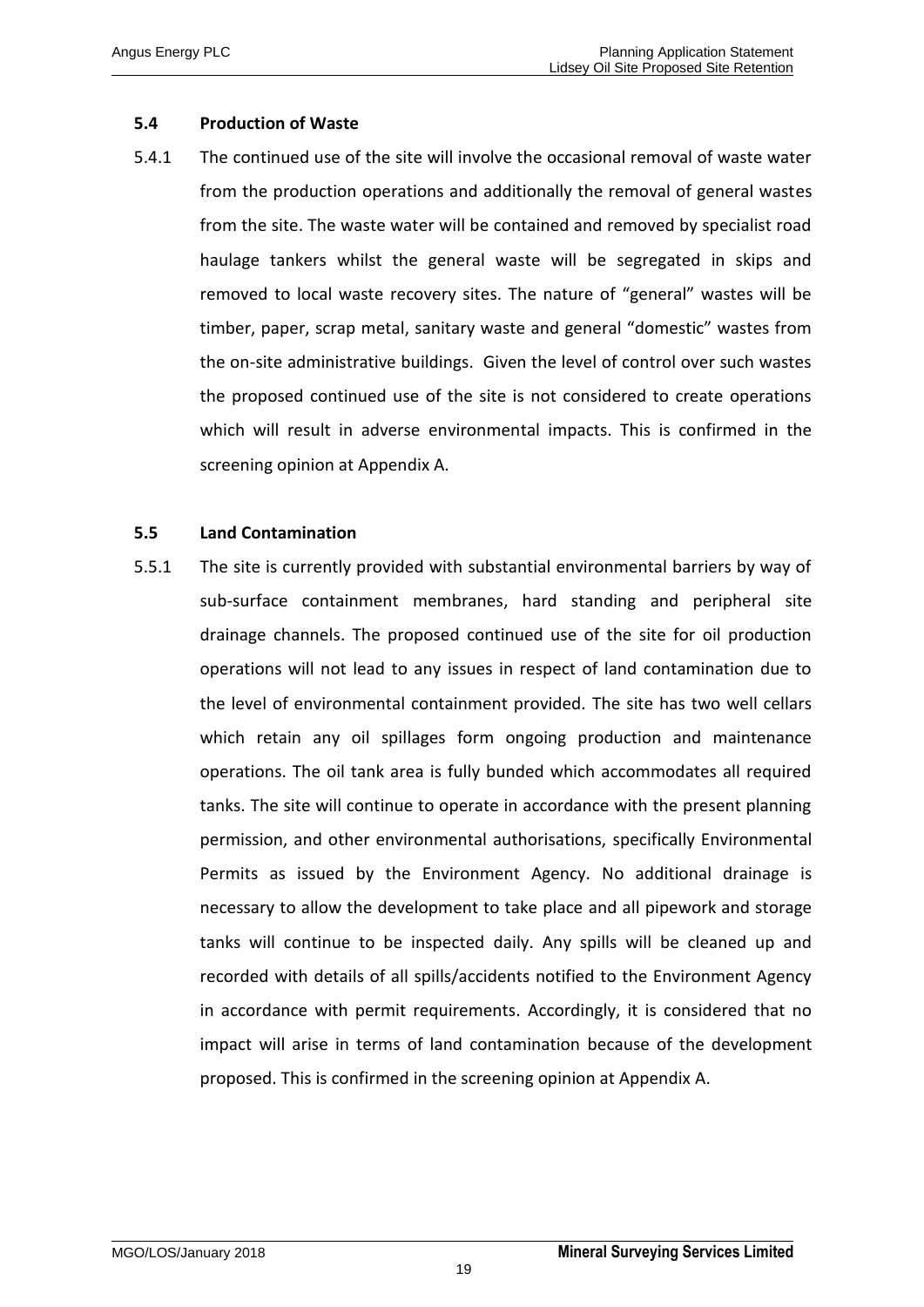# **5.6 Hydrology**

5.6.1 Part six of the adopted Minerals Local Plan advises on protection of the water environment and water supplies. Policy 56 states "*the quality of surface and groundwater supplies will be protected and steps will be taken to ensure that proposed mineral extraction will have no adverse effects upon the water table which would be likely to cause significant environmental damage, flooding or adversely affect water resources."* Policy 59 states "*conditions will be imposed upon planning permissions to ensure that the drainage and discharge of water is efficiently and properly controlled within the site."* The design of the site has been implemented to Environment Agency licencing/permitting standards, encompassing comprehensive site drainage facilities, which will ensure that no impact arises in terms of hydrogeology because of the development proposed. This is confirmed in the screening opinion at Appendix A.

# **5.7 Flood Risk**

5.7.1 The use of the site for continued production purposes has a very limited overall footprint (approximately 1.6 hectares). It does not lie within a designated flood risk zone and no impact in terms of flood risk will occur because of the continued oil production operations proposed. The application is accompanied by a Flood Risk Assessment which may be found at Appendix B which confirms that there are no concerns relating to flooding.

### **5.8 Habitats and Biodiversity**

5.8.1 The site compound, entrance and associated HGV and car parking areas are remote from any areas of statutorily designated sites and already established. The proposed continued site use will not involve the removal of flora or fauna. The operational site areas are hard surfaced with either concrete or aggregate and provide limited habitats. Although established vegetation lies in the proximity of the site the site security fencing effectively ensures that there will be no direct impact upon vegetation. Accordingly, it is considered that there will be no impact on ecology and protected species. This is confirmed in the screening opinion at Appendix A.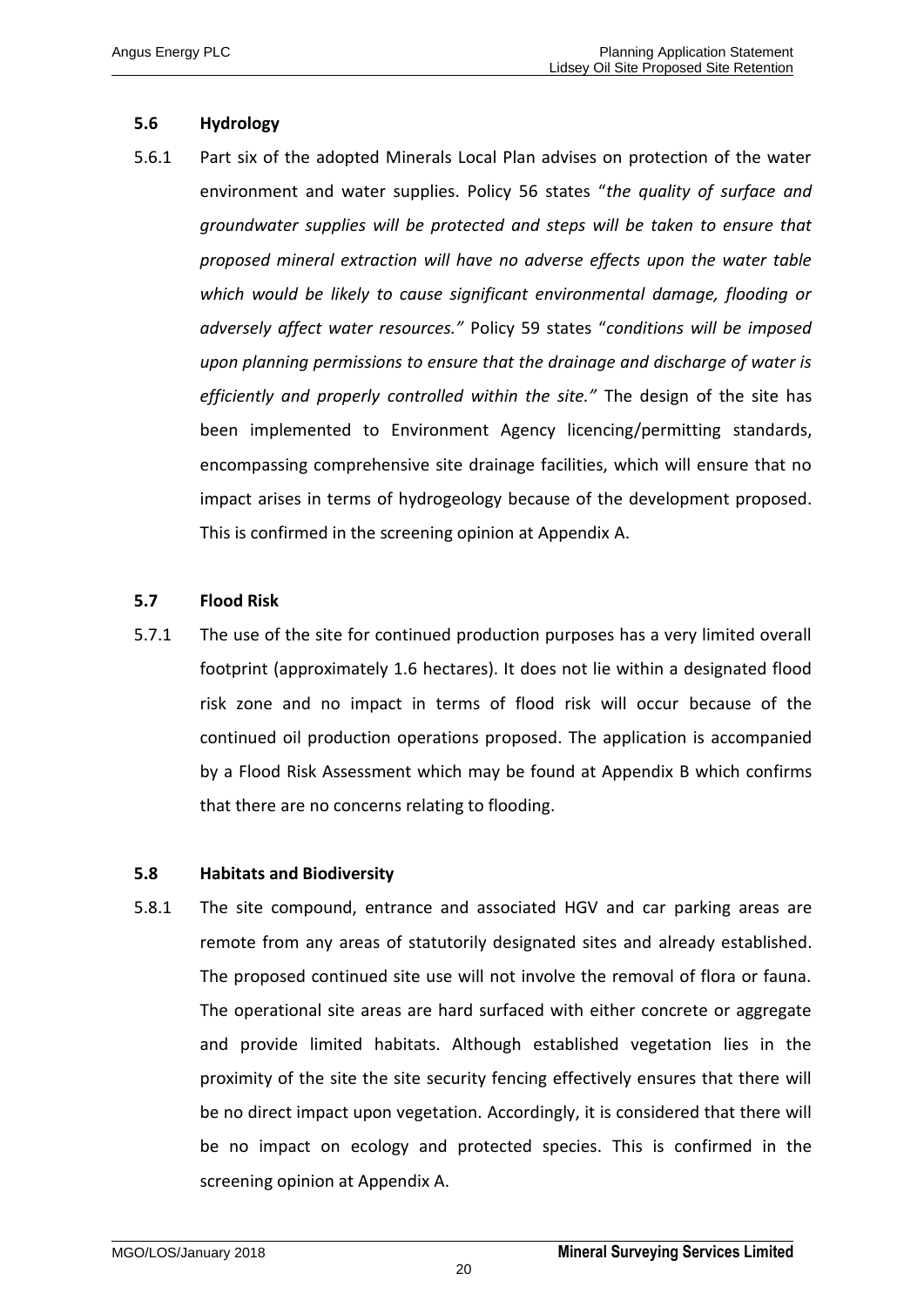# **5.9 Air Emissions**

5.9.1 Part six of the adopted Minerals Local Plan advises on arrangements to control dust emissions in Policy 61 which states "*conditions will be imposed upon planning permissions where appropriate to suppress dust levels by such means as spraying water on material at appropriate stages in processing, and by watering (or bowsing) areas regularly used by vehicles, and by the use of dust extractors."* The ongoing site operations do not have the potential to generate significant quantities of fugitive dust, with the potential source arising from vehicle movements along the site access road. In order to mitigate this an appropriate speed limit is enforced and all site operations are undertaken with due regard to the minimisation of fugitive dust emissions. The proposed development involves continued production activities, with an associated approved flare as per the present planning approvals, and no impacts to climate or air quality will arise. Accordingly, it is considered that there will be no impact on climate or on air quality subject to continued and appropriate environmental controls. This is confirmed in the screening opinion at Appendix A.

### **5.10 Landscape and Visual Amenity**

.

- 5.10.1 Part six of the adopted Minerals Local Plan advises on arrangements to protect residential amenity and the built environment in Policy 19 which states "*in considering planning applications for mineral extraction attention will be given to the effect of one residential and other amenity, and measures to mitigate the impact."* The site lies within a relatively rural environment and there is a general absence of buildings or conservation areas within the proximity of the site. The closest residential properties lie approximately 500 metres from the site and due to the existing site landscaping bund, and associated vegetation, do not have direct views of the compound. The site has been present as a feature in the local landscape since the early 1980's and is surrounded by agricultural lands on 3 side with the sewage treatment works forming the other site boundary.
- 5.10.2 The proposed ongoing site operations will take place solely within the existing developed site. From time to time a crane or small workover rig may be required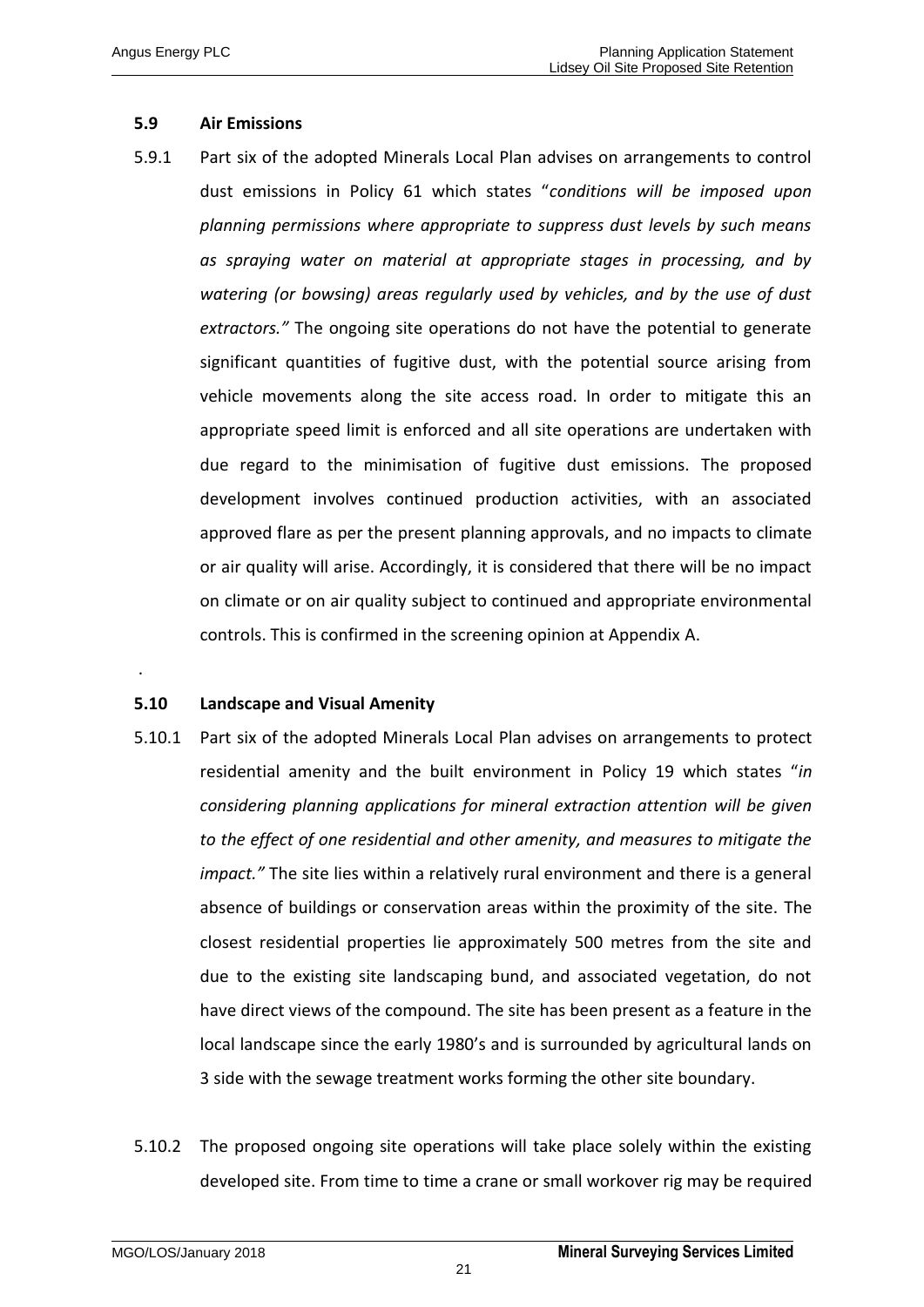for site maintenance, this will only be present for short period of time. Although the upper elevations of the crane or workover rig may be visible from outside of the site, owing to the temporary nature this will not lead to any significant visual impact. Accordingly, it is considered that no adverse visual impacts will arise because of the development proposed. This is reflected in the screening opinion at Appendix A.

### **5.11 Archaeology**

5.11.1 Part six of the adopted Minerals Local Plan advises on arrangements to protect or preserve archaeological features of importance. Policy 48 which states "*where necessary, mineral operations will be required to define the character and significance of archaeological remains on proposed mineral sites by means of archaeological Field evaluation stop."* The development and use of the oil production site, and associated access road, has been a presence in the local landscape for some years. Further, a scheme of archaeological investigation was approved under the provision of the present site planning consent when development first took place. No additional areas will be disturbed by the continuation of the oil production operations proposed. Accordingly, it is considered that the continued use of the site will have no impact in terms of localised archaeology. This is confirmed in the screening opinion at Appendix A.

### **5.12 Built Heritage**

5.12.1 The site does not lie within a conservation area and there are no listed buildings on or within the proximity of the site. Accordingly, it is considered that the continued use of the oil production site, and use of the existing site access, will have no adverse impact in terms of built heritage. This is confirmed in the screening opinion at Appendix A.

### **5.13 Public Rights of Way**

5.13.1 Part six of the adopted Minerals Local Plan advises on arrangements to safeguard public rights of way. The introductory parts of Policy 55 state *"public rights of way will be safeguarded and promoted*. *The amenity of rights of way,*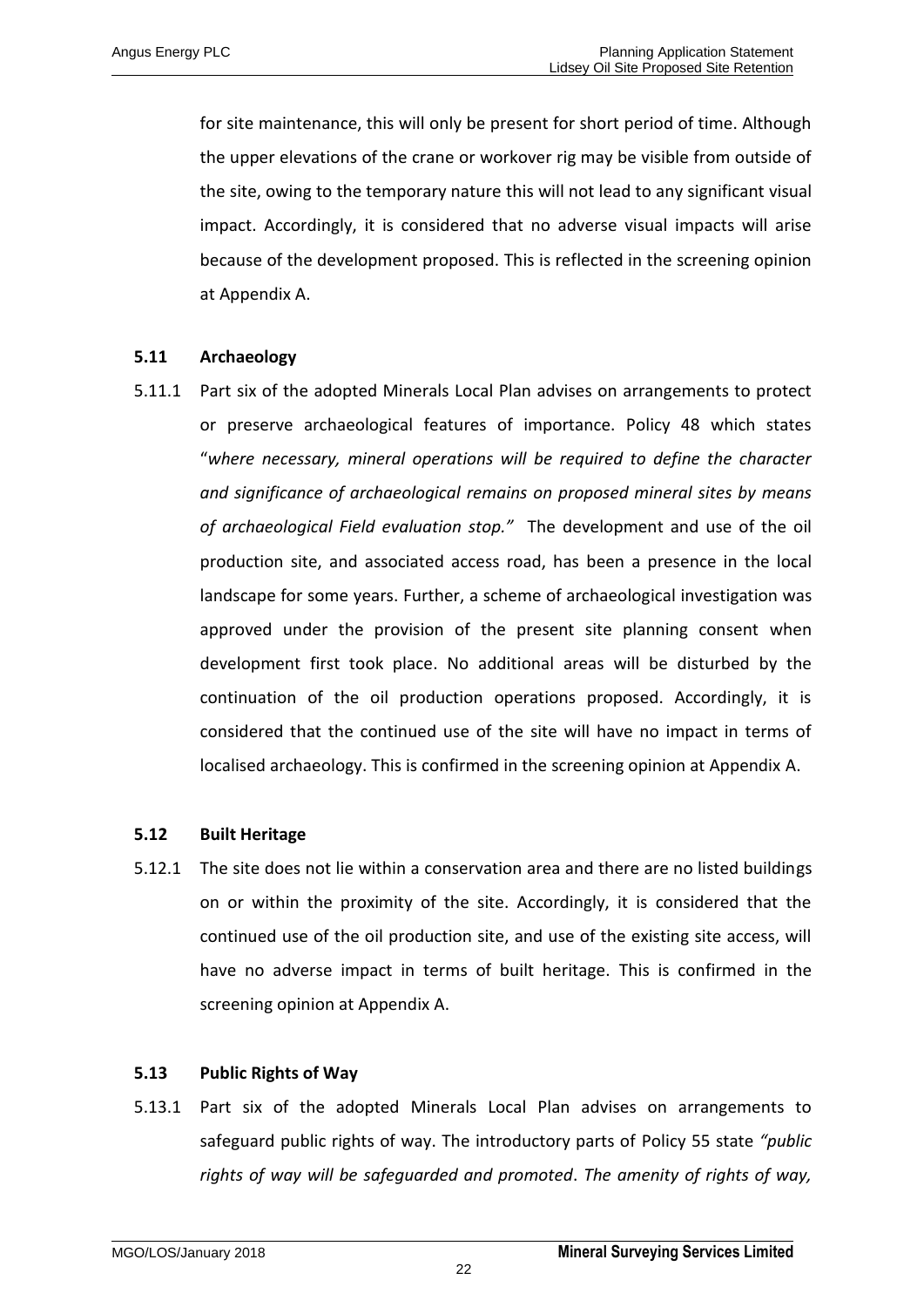*(particularly views across workings) will be taken into account in considering proposals for landscaping and screening mineral sites."* The proposed development would have no impact on public rights of way as no changes to the localised footpath network is proposed. There is signage to alert users of footpaths adjacent to the site of the presence of HGV traffic. Further that pedestrians have rights of way over traffic travelling to and from the site.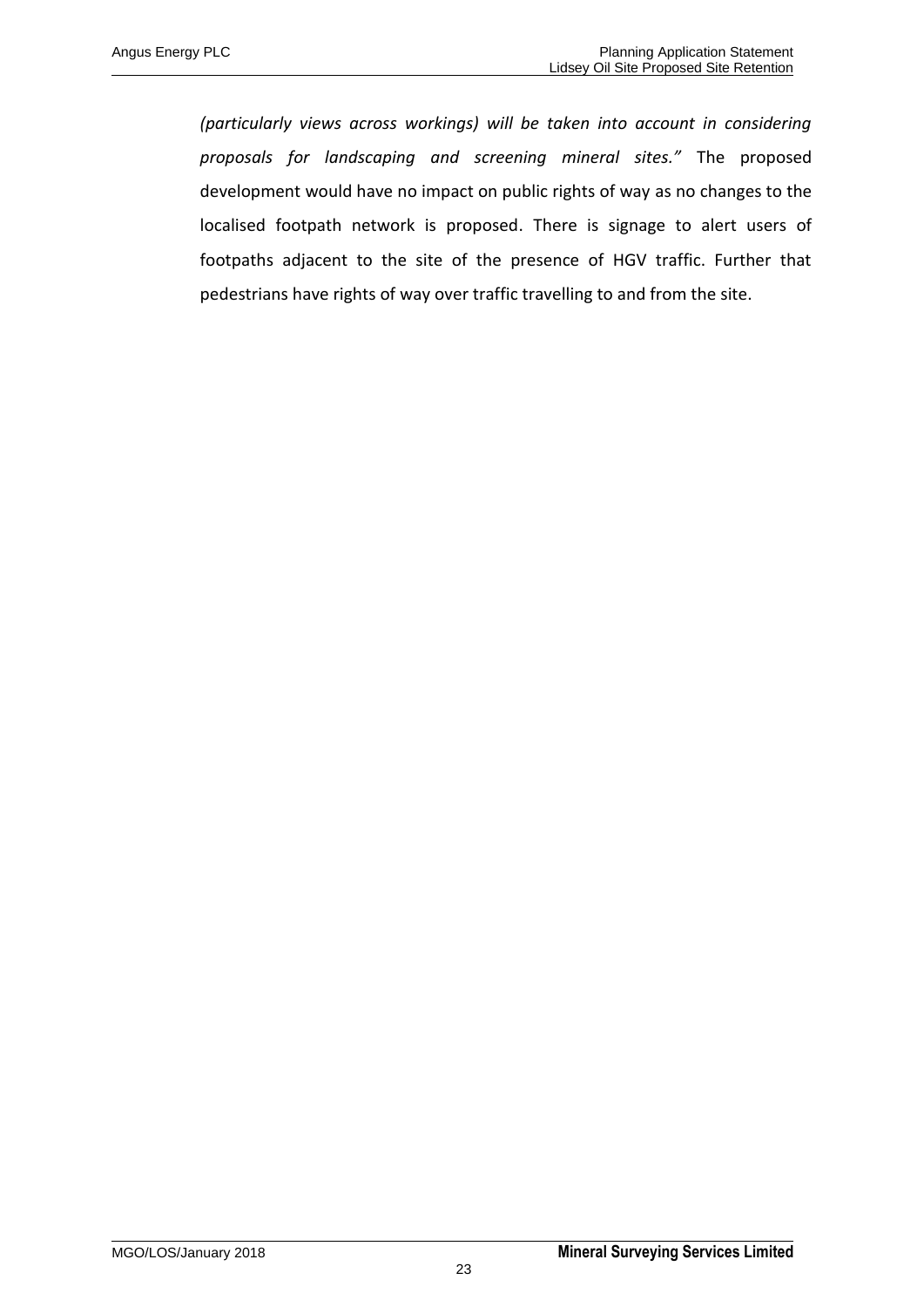## **6. SUMMARY AND CONCLUSIONS**

#### **6.1 General**

- 6.1.1 The site at the Lindsey has been operational for many years and it has been successfully managed as a production facility without impact on the local community or environment. The sites relatively remote location enables it to continue production operations from the existing two wells and will not result in any unacceptable environmental or amenity impacts. The application does not seek any further drilling but a further period of 10 years to produce oil from the to the existing boreholes on site. Further, the proposed retention of the Lidsey Oil Site will make a significant contribution towards meeting the government's desire to maximise indigenous oil and gas production and serving energy needs through the production and sale of hydrocarbons products at the site.
- 6.1.2 The applicant recognises that the development must be undertaken in accordance with current environmental and planning controls. All site operations at the site will be regulated by standard environmental controls and monitored, as required by the provisions of the planning consent, by specialist consultants or company personnel to ensure the effective implementation of the scheme.
- 6.1.3 The applicants confirm that the development will be undertaken in full accordance with the approved, or emerging, planning policies of the County Council and the terms of the existing planning permission, and any variation which may be issued regulating activities at the site.

### **6.2 Conclusions**

6.2.1 The proposed development can be carried out with no adverse effects on the localised environment and has no impact upon nearby communities.